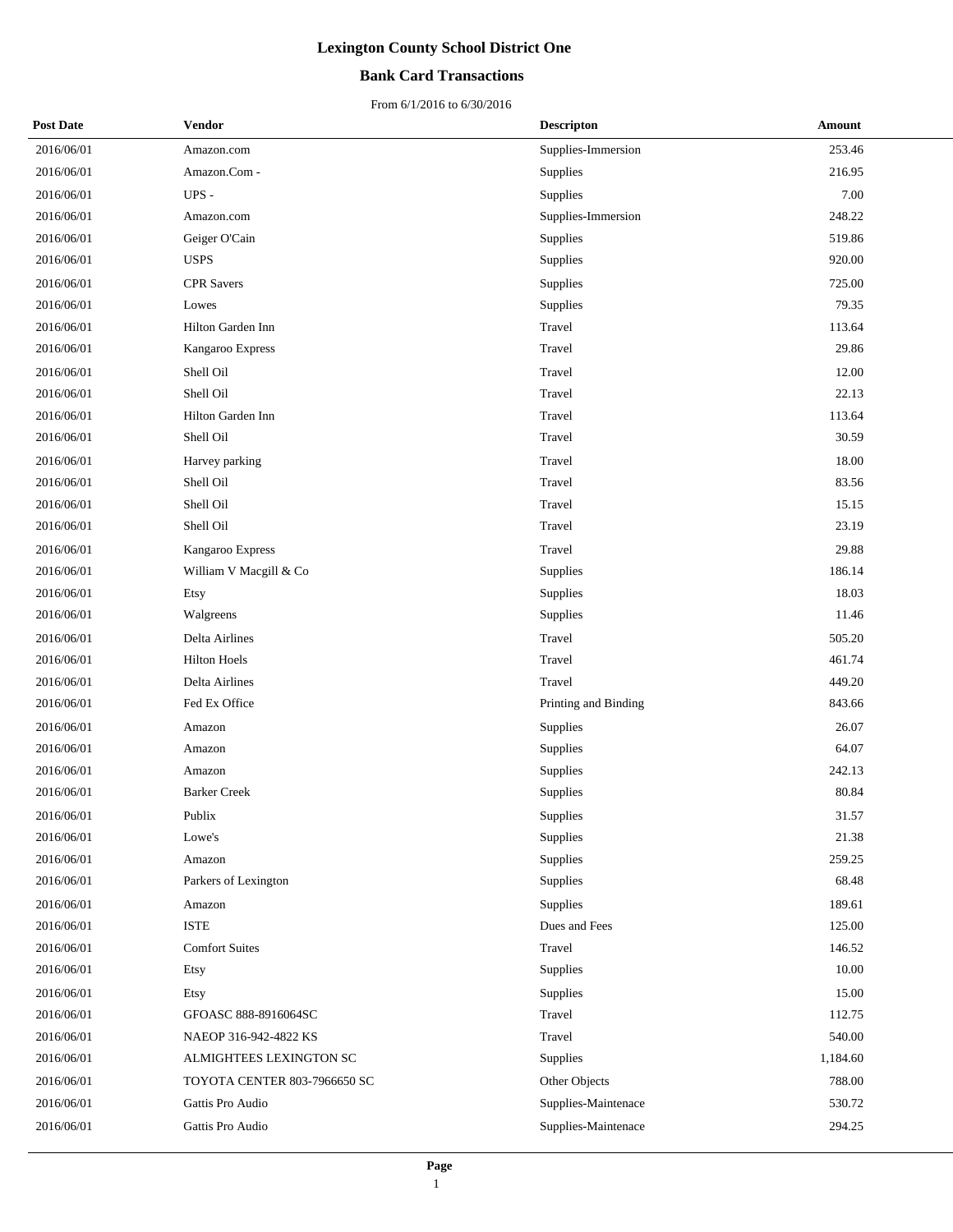### **Bank Card Transactions**

| <b>Post Date</b> | <b>Vendor</b>              | <b>Descripton</b>         | <b>Amount</b> |
|------------------|----------------------------|---------------------------|---------------|
| 2016/06/01       | ExxonMobil                 | Supplies                  | 33.60         |
| 2016/06/01       | ExxonMobil                 | Supplies                  | 28.60         |
| 2016/06/01       | Dollar General -           | Supplies                  | 29.21         |
| 2016/06/01       | Ed Smith Lumber -          | Supplies                  | 6.51          |
| 2016/06/01       | Ed Smith Lumber -          | Supplies                  | 18.14         |
| 2016/06/01       | Derricks Service Center -  | Supplies                  | 23.00         |
| 2016/06/01       | Derricks Service Center -  | Supplies                  | 25.00         |
| 2016/06/01       | Lowe's                     | Supplies                  | 11.50         |
| 2016/06/01       | Murphy Express             | Supplies                  | 19.23         |
| 2016/06/01       | HOME DEPOT                 | Supplies                  | 85.57         |
| 2016/06/01       | OFFICE DEPOT               | Supplies                  | 50.88         |
| 2016/06/01       | PRESS PLUS                 | Periodicals               | 8.95          |
| 2016/06/01       | <b>NSPRA</b>               | Dues and Fees             | 72.00         |
| 2016/06/01       | <b>NSPRA</b>               | Dues and Fees             | 72.00         |
| 2016/06/01       | <b>LEADERCAST</b>          | Dues and Fees             | 299.00        |
| 2016/06/01       | <b>AMAZON</b>              | Other Objects             | 40.99         |
| 2016/06/01       | <b>BLUE FLOUR BAKERY</b>   | Other Objects             | 267.50        |
| 2016/06/01       | LinkedIn                   | Advertising               | 199.00        |
| 2016/06/01       | Georgia Felony             | Other Prof & Tech Service | 15.00         |
| 2016/06/01       | Florida State Criminal     | Other Prof & Tech Service | 24.00         |
| 2016/06/01       | <b>FDLE</b>                | Other Prof & Tech Service | 24.00         |
| 2016/06/01       | <b>SLED</b>                | Other Prof & Tech Service | 702.00        |
| 2016/06/01       | Georgia Felony             | Other Prof & Tech Service | 15.00         |
| 2016/06/01       | Office Depot               | Supplies                  | 64.18         |
| 2016/06/01       | Walmart                    | Supplies                  | 12.14         |
| 2016/06/01       | Walmart                    | Supplies                  | 123.48        |
| 2016/06/01       | Dollar General             | Supplies                  | 4.28          |
| 2016/06/01       | Office Depot               | Supplies                  | 11.55         |
| 2016/06/01       | Office Depot               | Supplies                  | 26.55         |
| 2016/06/01       | Dollar General             | Supplies                  | 32.10         |
| 2016/06/01       | Parker's of Lexington      | Supplies                  | 28.84         |
| 2016/06/01       | Kitty's Hallmark           | Supplies                  | 30.98         |
| 2016/06/01       | Dollar General             | Supplies                  | 33.11         |
| 2016/06/01       | The Webstaurant Store      | Supplies                  | 115.10        |
| 2016/06/01       | Panera                     | Other Objects             | 62.07         |
| 2016/06/01       | Fatz                       | Other Objects             | 13.27         |
| 2016/06/01       | Fatz                       | Other Objects             | 82.26         |
| 2016/06/01       | Fatz                       | Other Objects             | 38.11         |
| 2016/06/01       | <b>Mentoring Minds</b>     | Supplies                  | 382.25        |
| 2016/06/01       | Amazon                     | Supplies                  | 190.61        |
| 2016/06/01       | USPS Gilbert Post Office - | Supplies                  | 235.00        |
| 2016/06/01       | <b>LRP</b>                 | Supplies                  | 803.25        |
| 2016/06/01       | Murphy Express             | Pupil Transportation      | 25.00         |
| 2016/06/01       | Shell Oil                  | Pupil Transportation      | 12.53         |
| 2016/06/01       | Murphy Express             | Pupil Transportation      | 19.65         |
|                  |                            |                           |               |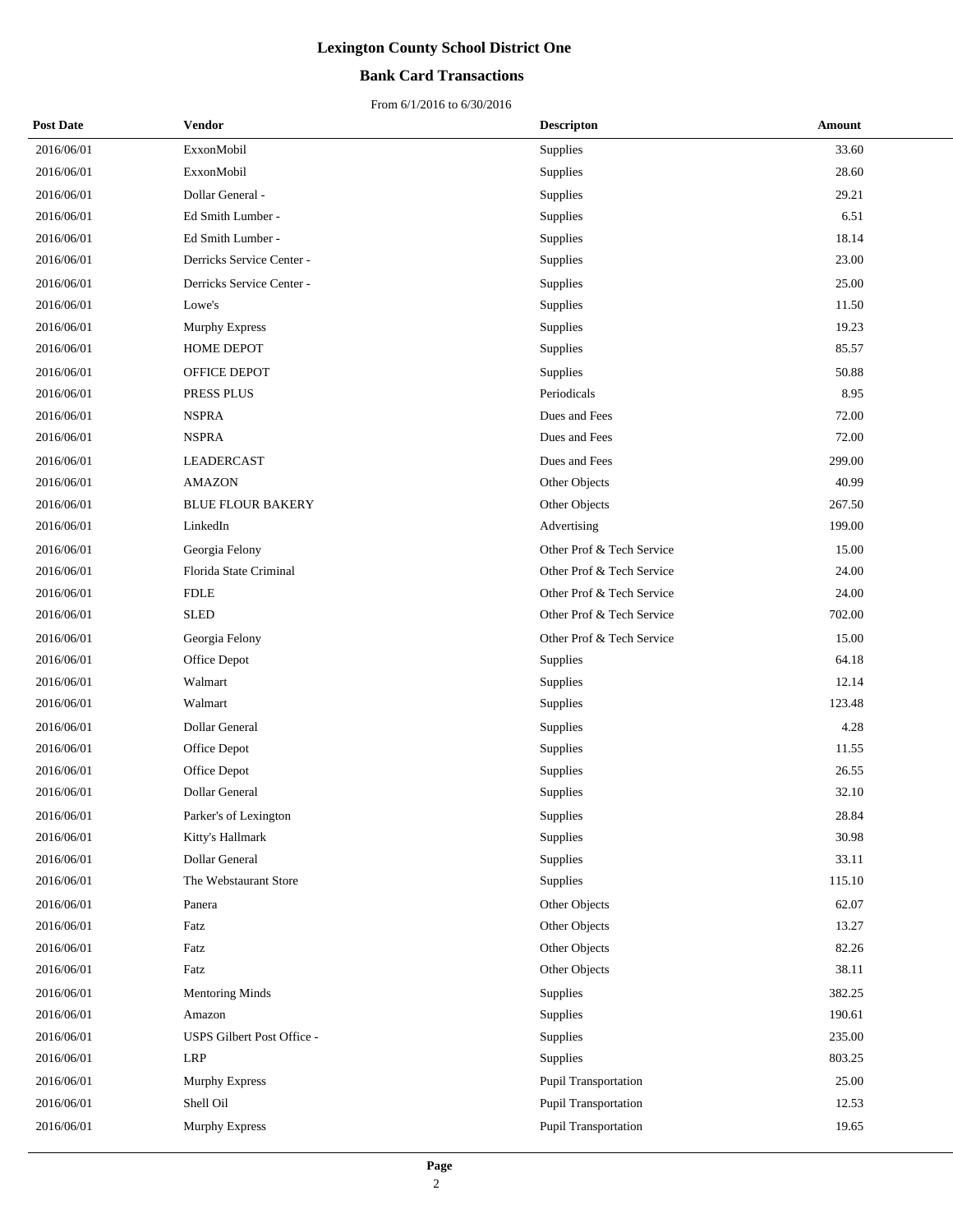### **Bank Card Transactions**

| <b>Post Date</b> | Vendor                        | <b>Descripton</b>           | Amount   |
|------------------|-------------------------------|-----------------------------|----------|
| 2016/06/01       | Exxon Mobil                   | <b>Pupil Transportation</b> | 9.88     |
| 2016/06/01       | The YGS Group                 | Supplies                    | 16.21    |
| 2016/06/01       | Courtyard by Marriott, Myrtle | Travel                      | 115.33   |
| 2016/06/01       | Courtyard by Marriott         | Travel                      | 115.33   |
| 2016/06/01       | Courtyard by Marriott         | Travel                      | 115.33   |
| 2016/06/01       | The Home Depot                | Supplies                    | 20.20    |
| 2016/06/01       | Kmart                         | Supplies                    | 27.30    |
| 2016/06/01       | Food Lion                     | Supplies                    | 8.62     |
| 2016/06/01       | Scholastic Book Fair          | Supplies                    | 193.03   |
| 2016/06/01       | Office Depot                  | Supplies                    | 58.83    |
| 2016/06/01       | <b>Empowering Writers</b>     | Travel                      | 1,240.00 |
| 2016/06/01       | Amazon                        | Supplies                    | 29.69    |
| 2016/06/01       | Amazon                        | Supplies                    | 116.69   |
| 2016/06/01       | Dollar General -              | Supplies                    | 86.14    |
| 2016/06/01       | Publix -                      | Supplies                    | 55.31    |
| 2016/06/01       | NCS GED Exam                  | Software Renewal/Agreemen   | 394.60   |
| 2016/06/01       | Data Recognition Corp         | Software Renewal/Agreemen   | 24.40    |
| 2016/06/01       | Target                        | Supplies                    | 73.54    |
| 2016/06/01       | Time for Kids                 | Supplies                    | 89.20    |
| 2016/06/01       | Sage Publications (Corwin)    | Supplies                    | 80.67    |
| 2016/06/01       | Highlights                    | Supplies                    | 39.96    |
| 2016/06/01       | Dropbox                       | Supplies                    | 99.00    |
| 2016/06/01       | Time for Kids                 | Supplies                    | 44.60    |
| 2016/06/01       | Target                        | Supplies                    | 96.14    |
| 2016/06/01       | Office Depot                  | Supplies                    | 325.01   |
| 2016/06/01       | Vista Prints                  | Printing and Binding        | 60.22    |
| 2016/06/01       | Office Depot                  | Supplies                    | 17.10    |
| 2016/06/01       | AlmighTees                    | Supplies                    | 17.49    |
| 2016/06/01       | Lexington Florist             | Supplies                    | 20.33    |
| 2016/06/01       | <b>General Sales</b>          | Supplies                    | 302.54   |
| 2016/06/01       | Office Depot                  | Supplies                    | 15.81    |
| 2016/06/01       | <b>Best Buy</b>               | Supplies                    | 235.37   |
| 2016/06/01       | Office Depot                  | Supplies                    | 102.17   |
| 2016/06/01       | <b>SNA Emporium</b>           | Supplies                    | 185.00   |
| 2016/06/01       | <b>Staples</b>                | Supplies                    | 39.35    |
| 2016/06/01       | Office Depot                  | Supplies                    | 220.40   |
| 2016/06/01       | Wal-Mart                      | Supplies                    | 16.41    |
| 2016/06/01       | Amazon.Com -                  | Pupil Activity              | 74.95    |
| 2016/06/01       | Lowe's                        | Pupil Activity              | 58.13    |
| 2016/06/01       | JW Pepper                     | Pupil Activity              | 36.98    |
| 2016/06/01       | Target                        | Pupil Activity              | 171.91   |
| 2016/06/01       | Target                        | Pupil Activity              | $-1.45$  |
| 2016/06/01       | Amazon                        | Pupil Activity              | 7.48     |
| 2016/06/01       | Amazon                        | Pupil Activity              | 132.65   |
| 2016/06/01       | Office Depot                  | Pupil Activity              | 22.45    |
|                  |                               |                             |          |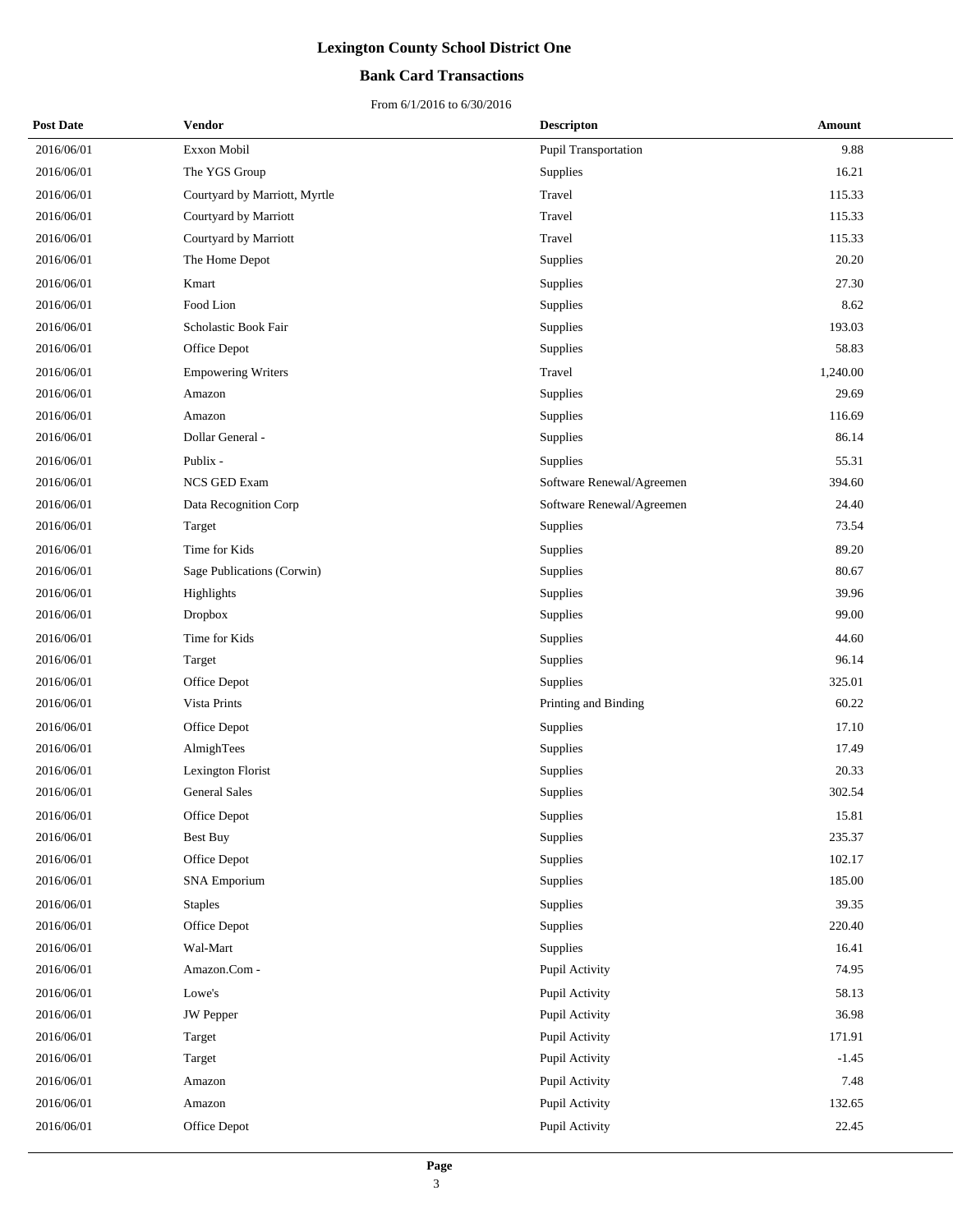### **Bank Card Transactions**

| <b>Post Date</b> | Vendor                 | <b>Descripton</b>         | <b>Amount</b> |
|------------------|------------------------|---------------------------|---------------|
| 2016/06/01       | Wal Mart               | Pupil Activity            | 193.32        |
| 2016/06/01       | Amazon.com             | Pupil Activity            | 48.94         |
| 2016/06/01       | Amazon.com             | Pupil Activity            | 59.96         |
| 2016/06/01       | Dollar General         | Pupil Activity            | 8.56          |
| 2016/06/01       | Amazon.com             | Pupil Activity            | 15.46         |
| 2016/06/01       | Amazon.com             | Pupil Activity            | 65.01         |
| 2016/06/01       | Michaels               | Pupil Activity            | 18.40         |
| 2016/06/01       | Walmart                | Pupil Activity            | 37.63         |
| 2016/06/01       | Wal-Mart               | Pupil Activity            | 69.74         |
| 2016/06/01       | Wal Mart               | Pupil Activity            | 56.69         |
| 2016/06/01       | Walgreens              | Pupil Activity            | 31.88         |
| 2016/06/01       | Wal-Mart               | Pupil Activity            | 61.15         |
| 2016/06/01       | Amazon.com             | Pupil Activity            | 109.74        |
| 2016/06/01       | Target                 | Pupil Activity            | 22.43         |
| 2016/06/01       | Wal-Mart               | Pupil Activity            | 86.17         |
| 2016/06/01       | Amazon.com             | Pupil Activity            | 37.76         |
| 2016/06/01       | Amazon                 | Pupil Activity            | 9.95          |
| 2016/06/01       | Target                 | Pupil Activity            | 29.12         |
| 2016/06/01       | Rite-Aid               | Pupil Activity            | 36.88         |
| 2016/06/01       | Ollies Bargain Outlet  | Pupil Activity            | 11.86         |
| 2016/06/01       | Lowes                  | Pupil Activity            | 84.52         |
| 2016/06/01       | Online fabric Store    | Pupil Activity            | 110.60        |
| 2016/06/01       | Office Depot           | Pupil Activity            | 54.20         |
| 2016/06/01       | Amazon.com             | Pupil Activity            | 13.61         |
| 2016/06/01       | Amazon                 | Pupil Activity            | 59.16         |
| 2016/06/01       | Amazon                 | Pupil Activity            | 90.12         |
| 2016/06/01       | Amazon                 | Pupil Activity            | 17.44         |
| 2016/06/01       | Amazon                 | Pupil Activity            | 17.75         |
| 2016/06/01       | Anderson Signs         | Pupil Activity            | 277.00        |
| 2016/06/01       | <b>VS Athletics</b>    | Pupil Activity            | 422.97        |
| 2016/06/01       | Wild Wings             | Pupil Activity            | 75.00         |
| 2016/06/01       | Ponderosa Country Club | Pupil Activity            | 600.00        |
| 2016/06/01       | Stickermule            | Supplies                  | 118.00        |
| 2016/06/01       | Vimeo Plus             | Software Renewal/Agreemen | 59.95         |
| 2016/06/03       | Lake Murray Elementary | Travel                    | 90.00         |
| 2016/06/03       | <b>Staples</b>         | Supplies                  | 278.19        |
| 2016/06/03       | Wal-Mart               | Supplies                  | 65.25         |
| 2016/06/03       | Office Depot           | Supplies                  | 20.95         |
| 2016/06/03       | Lowes                  | Supplies                  | 37.30         |
| 2016/06/03       | Ozobot                 | Supplies                  | 109.88        |
| 2016/06/03       | Amazon.com             | Supplies                  | 159.38        |
| 2016/06/03       | Amazon.com             | Supplies                  | 21.97         |
| 2016/06/03       | Amazon.com             | Supplies                  | 7.99          |
| 2016/06/03       | Finance charge         | Other Objects             | 15.05         |
| 2016/06/03       | Late fee               | Other Objects             | 35.00         |
|                  |                        |                           |               |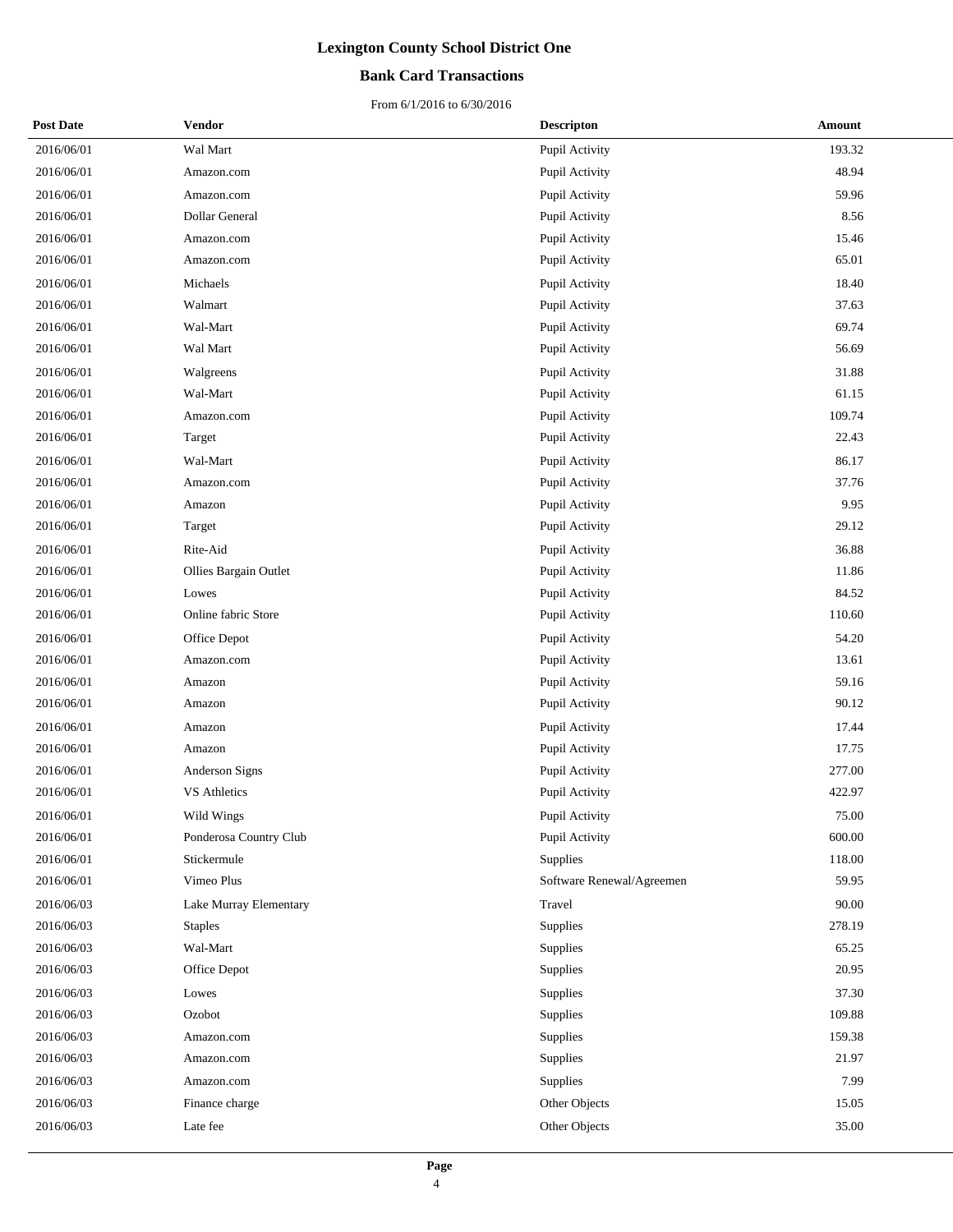### **Bank Card Transactions**

| <b>Post Date</b> | Vendor                           | <b>Descripton</b>         | Amount |
|------------------|----------------------------------|---------------------------|--------|
| 2016/06/03       | Lowe's                           | Supplies                  | 93.35  |
| 2016/06/03       | Exxon/Pitt Stop                  | Supplies                  | 55.31  |
| 2016/06/03       | Murphy Express                   | Supplies                  | 23.75  |
| 2016/06/03       | Murphy Express                   | Supplies                  | 18.70  |
| 2016/06/03       | EB 2016 South Carolina           | Travel                    | 70.00  |
| 2016/06/03       | Pennsylvania Criminal            | Other Prof & Tech Service | 8.00   |
| 2016/06/03       | Annual Adobe                     | Dues and Fees             | 14.99  |
| 2016/06/03       | Registration for 2016            | Dues and Fees             | 225.00 |
| 2016/06/03       | Learning A-Z                     | Software Renewal/Agreemen | 117.65 |
| 2016/06/03       | Wal-Mart                         | Supplies                  | 8.50   |
| 2016/06/03       | Office Depot                     | Supplies                  | 7.48   |
| 2016/06/03       | Office depot                     | Supplies                  | 84.51  |
| 2016/06/03       | Amazon                           | Supplies                  | 289.94 |
| 2016/06/03       | 2016 Annual Augmentative and A   | Travel                    | 150.00 |
| 2016/06/03       | Office Depot                     | Supplies                  | 117.69 |
| 2016/06/03       | Postal Express                   | Supplies                  | 9.07   |
| 2016/06/03       | Amazon                           | Supplies                  | 139.75 |
| 2016/06/03       | <b>Teaching Strategies</b>       | Supplies                  | 781.83 |
| 2016/06/03       | <b>JW</b> Pepper                 | Pupil Activity            | 68.86  |
| 2016/06/03       | Amazon                           | Pupil Activity            | 299.46 |
| 2016/06/03       | <b>Oriental Trading</b>          | Pupil Activity            | 182.34 |
| 2016/06/03       | <b>Brooklyn Publishers</b>       | Pupil Activity            | 96.50  |
| 2016/06/03       | Home Depot                       | Pupil Activity            | 477.02 |
| 2016/06/03       | Amazon                           | Pupil Activity            | 12.81  |
| 2016/06/03       | Amazon                           | Pupil Activity            | 54.42  |
| 2016/06/03       | Office Depot                     | Pupil Activity            | 378.04 |
| 2016/06/03       | Office Depot                     | Pupil Activity            | 161.33 |
| 2016/06/03       | Carolina Biological              | Pupil Activity            | 131.81 |
| 2016/06/03       | Presentation Systems             | Pupil Activity            | 85.00  |
| 2016/06/03       | Amazon.com                       | Pupil Activity            | 37.69  |
| 2016/06/03       | <b>JW</b> Pepper                 | Pupil Activity            | 249.99 |
| 2016/06/03       | $\ensuremath{\mathsf{US}}$ Games | Pupil Activity            | 93.01  |
| 2016/06/03       | <b>US</b> Games                  | Pupil Activity            | 315.88 |
| 2016/06/03       | Office Depot                     | Pupil Activity            | 8.01   |
| 2016/06/03       | Target                           | Pupil Activity            | 76.47  |
| 2016/06/03       | <b>Dancewear Solutions</b>       | Pupil Activity            | 133.60 |
| 2016/06/03       | Amazon.com                       | Pupil Activity            | 35.04  |
| 2016/06/03       | <b>Hancock Fabrics</b>           | Pupil Activity            | 245.02 |
| 2016/06/03       | Michaels                         | Pupil Activity            | 80.64  |
| 2016/06/03       | Hobby Lobby                      | Pupil Activity            | 22.44  |
| 2016/06/03       | Walgreens                        | Pupil Activity            | 11.28  |
| 2016/06/03       | Trophy and Awards                | Pupil Activity            | 402.96 |
| 2016/06/03       | Office Depot                     | Pupil Activity            | 48.13  |
| 2016/06/03       | Pine Press                       | Pupil Activity            | 60.95  |
| 2016/06/03       | Southeastern Satellite           | Pupil Activity            | 85.00  |
|                  |                                  |                           |        |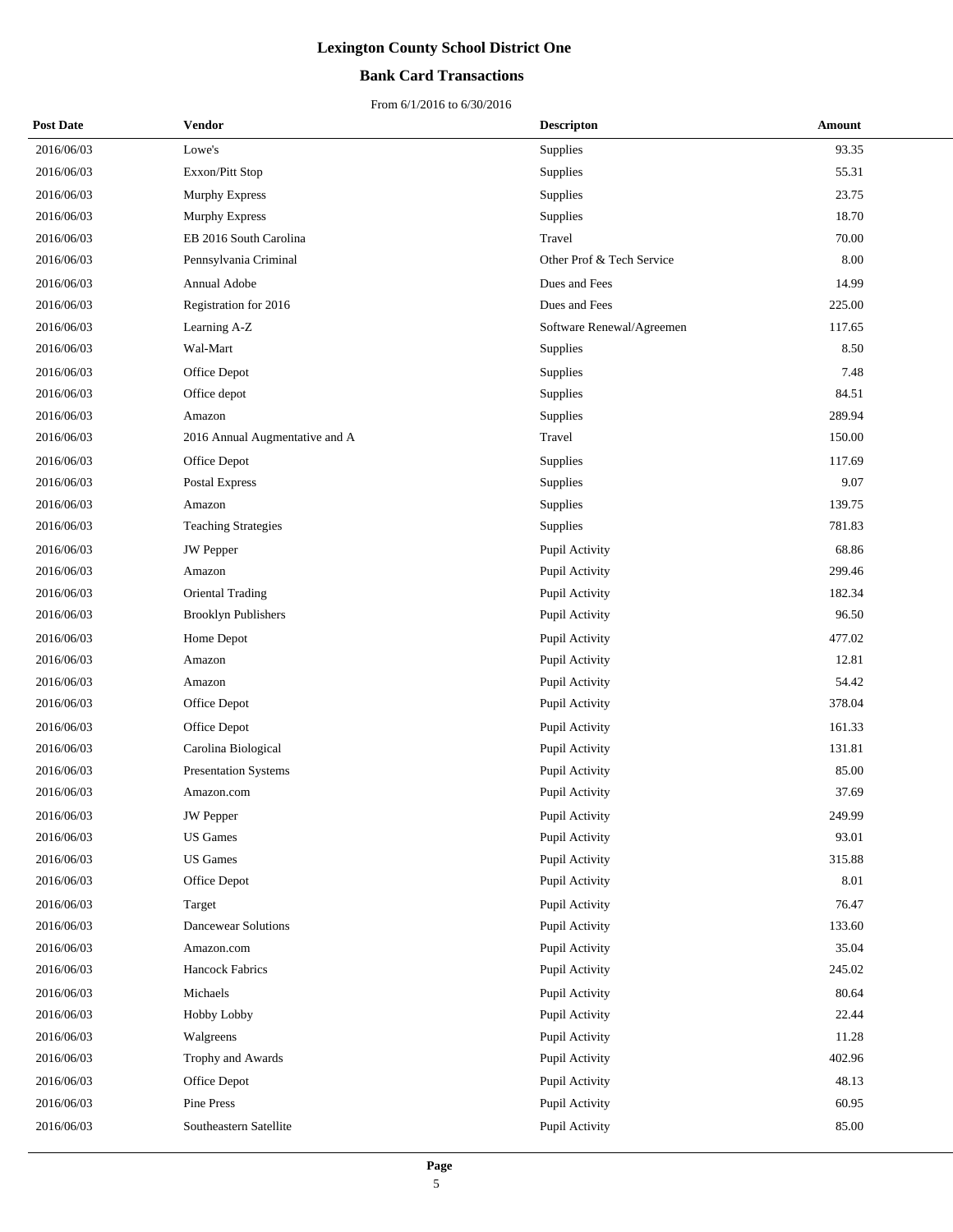### **Bank Card Transactions**

| <b>Post Date</b> | Vendor                         | <b>Descripton</b>             | Amount |
|------------------|--------------------------------|-------------------------------|--------|
| 2016/06/03       | Pine Press                     | Pupil Activity                | 112.50 |
| 2016/06/03       | Exxon Mobile                   | Pupil Activity                | 50.00  |
| 2016/06/03       | Storey's Florist               | Pupil Activity                | 25.00  |
| 2016/06/03       | Shealy's BBQ                   | Pupil Activity                | 37.10  |
| 2016/06/03       | Storey's florist               | Pupil Activity                | 25.00  |
| 2016/06/03       | Groucho's                      | Pupil Activity                | 260.80 |
| 2016/06/03       | <b>MF</b> Athletics            | Pupil Activity                | 273.76 |
| 2016/06/03       | Papa Gio's                     | Pupil Activity                | 139.68 |
| 2016/06/03       | Storey's Florist               | Pupil Activity                | 40.00  |
| 2016/06/03       | Storey's Florist               | Pupil Activity                | 25.00  |
| 2016/06/03       | Mellow Mushroom                | Pupil Activity                | 400.26 |
| 2016/06/03       | Larry's Sub                    | Pupil Activity                | 260.66 |
| 2016/06/03       | The Competitive Edge           | Pupil Activity                | 469.99 |
| 2016/06/03       | Storey's Florist               | Pupil Activity                | 30.00  |
| 2016/06/03       | Food Lion                      | Pupil Activity                | 29.13  |
| 2016/06/03       | Wal-Mart                       | Pupil Activity                | 62.21  |
| 2016/06/03       | El Mariachi                    | Pupil Activity                | 180.82 |
| 2016/06/03       | Sam's                          | Pupil Activity                | 32.85  |
| 2016/06/03       | Sam's                          | Pupil Activity                | 110.89 |
| 2016/06/03       | Amazon.com                     | Supplies                      | 331.35 |
| 2016/06/03       | Amazon.com                     | Supplies                      | 38.99  |
| 2016/06/03       | COD Wholesale                  | Supplies                      | 34.85  |
| 2016/06/03       | Alliance Theater School of Atl | Travel                        | 300.00 |
| 2016/06/06       | Amazon                         | Supplies-Immersion            | 14.76  |
| 2016/06/06       | Teachers Pay Teachers          | Supplies-Immersion            | 137.51 |
| 2016/06/06       | Amazon                         | Supplies-Immersion            | 35.51  |
| 2016/06/06       | Amazon                         | Supplies-Immersion            | 18.61  |
| 2016/06/06       | Amazon                         | Supplies-Immersion            | 212.10 |
| 2016/06/06       | Quizlet                        | Technology Supplies-Immersion | 24.99  |
| 2016/06/06       | Quizlet                        | Technology Supplies-Immersion | 19.99  |
| 2016/06/06       | Smore                          | Technology Supplies-Immersion | 59.00  |
| 2016/06/06       | Lecture Enfant                 | Technology Supplies-Immersion | 97.10  |
| 2016/06/06       | Quizlet                        | Technology Supplies-Immersion | 19.99  |
| 2016/06/06       | Delta                          | Pupil Transportation          | 214.10 |
| 2016/06/06       | Expedia                        | Travel                        | 496.20 |
| 2016/06/06       | Expedia                        | Travel                        | 496.20 |
| 2016/06/06       | <b>International Fun Shop</b>  | Supplies                      | 472.36 |
| 2016/06/06       | LOWE's                         | Supplies                      | 291.21 |
| 2016/06/06       | Ed Smith Lumber                | Supplies                      | 7.49   |
| 2016/06/06       | Derricks Service Center        | Supplies                      | 70.00  |
| 2016/06/06       | Ed Smith Lumber                | Supplies                      | 16.82  |
| 2016/06/06       | Sparrow & Kennedy Tractor Supp | Supplies                      | 60.09  |
| 2016/06/06       | Derrick's Service Center       | Supplies                      | 75.00  |
| 2016/06/06       | Ed Smith Lumber                | Supplies                      | 17.72  |
| 2016/06/06       | Amazon                         | Supplies                      | 290.10 |
|                  |                                |                               |        |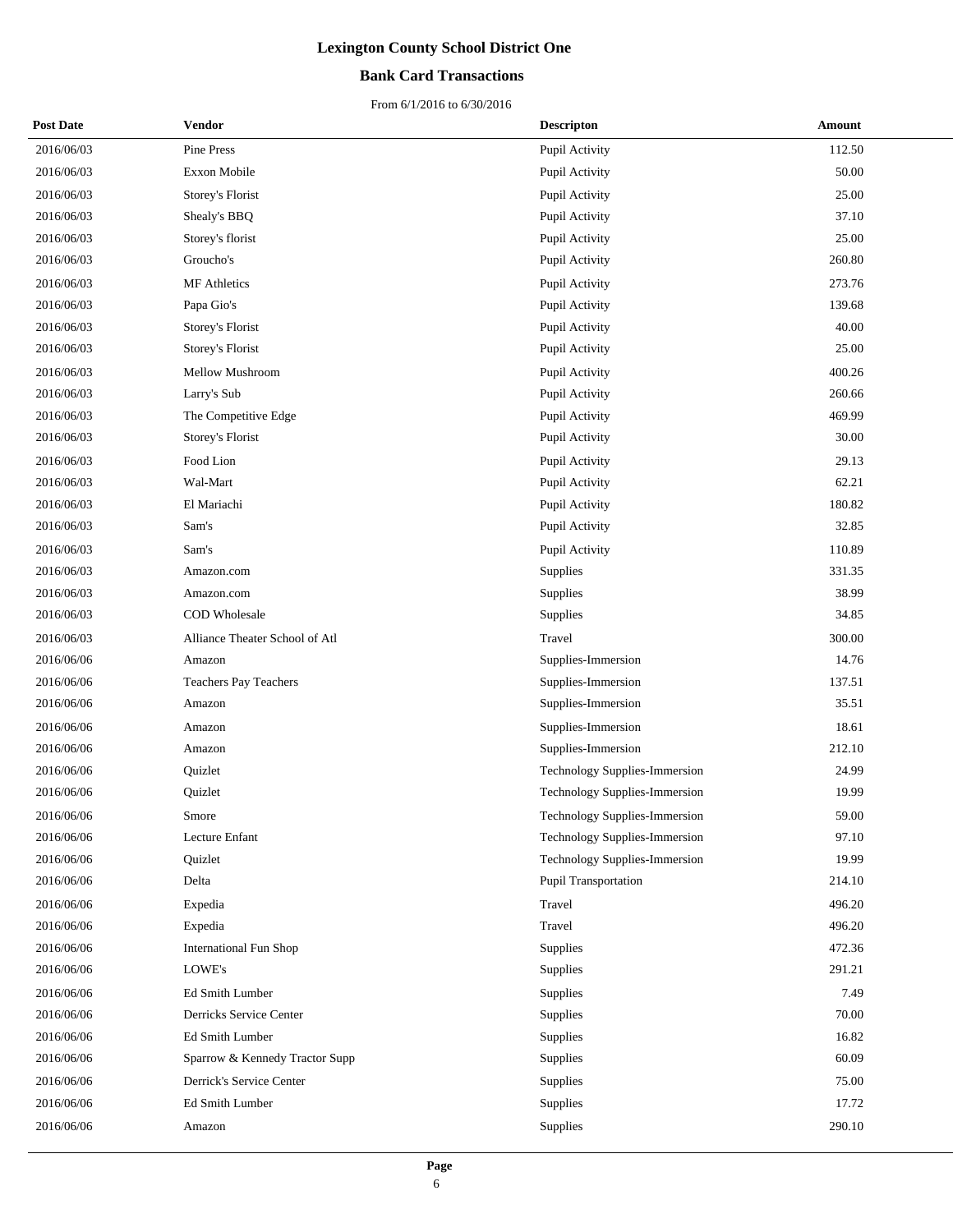### **Bank Card Transactions**

| <b>Post Date</b> | <b>Vendor</b>               | <b>Descripton</b> | <b>Amount</b> |
|------------------|-----------------------------|-------------------|---------------|
| 2016/06/06       | Lowes                       | Supplies          | 118.58        |
| 2016/06/06       | Stop N Shop                 | Supplies          | 34.77         |
| 2016/06/06       | Walmart                     | Supplies          | 21.57         |
| 2016/06/06       | Lowes                       | Supplies          | 101.62        |
| 2016/06/06       | Pro Kitchen Online          | Supplies          | 84.05         |
| 2016/06/06       | Pro Kitchen Online          | Supplies          | 66.06         |
| 2016/06/06       | Whaley Parts and Supply     | Supplies          | 119.32        |
| 2016/06/06       | Whaley Parts and Supply     | Supplies          | 9.79          |
| 2016/06/06       | Whaley Parts and Supply     | Supplies          | 133.54        |
| 2016/06/06       | Ed Smith Lumber Mill        | Supplies          | 12.18         |
| 2016/06/06       | Lowes                       | Supplies          | 18.69         |
| 2016/06/06       | Napa                        | Supplies          | 7.80          |
| 2016/06/06       | Lowes                       | Supplies          | 9.14          |
| 2016/06/06       | United Refrigeration        | Supplies          | 69.19         |
| 2016/06/06       | Whaley Parts and Supply     | Supplies          | 94.09         |
| 2016/06/06       | Gateway Supply              | Supplies          | 136.47        |
| 2016/06/06       | Tribles, Inc.               | Supplies          | 11.80         |
| 2016/06/06       | Lowes                       | Supplies          | 5.06          |
| 2016/06/06       | Lowes                       | Supplies          | 53.04         |
| 2016/06/06       | Whaley Parts and Supply     | Supplies          | 182.01        |
| 2016/06/06       | <b>General Sales</b>        | Supplies          | 163.82        |
| 2016/06/06       | <b>United Refrigeration</b> | Supplies          | 69.19         |
| 2016/06/06       | Pro Kitchen Online          | Supplies          | 47.96         |
| 2016/06/06       | Michaels                    | Pupil Activity    | 35.78         |
| 2016/06/06       | Walmart                     | Pupil Activity    | 19.00         |
| 2016/06/06       | Amazon                      | Pupil Activity    | 35.89         |
| 2016/06/06       | Amazon                      | Pupil Activity    | 48.84         |
| 2016/06/06       | Amazon                      | Pupil Activity    | 344.98        |
| 2016/06/06       | Geddes                      | Pupil Activity    | 33.95         |
| 2016/06/06       | Michaels                    | Pupil Activity    | 25.88         |
| 2016/06/06       | Jones School Supply         | Pupil Activity    | 167.83        |
| 2016/06/06       | Walmart                     | Pupil Activity    | 24.91         |
| 2016/06/06       | CareerSafe                  | Pupil Activity    | 25.00         |
| 2016/06/06       | Ed Smith Lumber             | Pupil Activity    | 152.44        |
| 2016/06/06       | Derrick's Service Center    | Pupil Activity    | 65.38         |
| 2016/06/06       | Legends                     | Pupil Activity    | 352.98        |
| 2016/06/06       | Sonesta Resort              | Pupil Activity    | 195.05        |
| 2016/06/06       | P. Graham Dunn              | Pupil Activity    | 276.54        |
| 2016/06/07       | <b>UPS</b> Store            | Supplies          | 38.52         |
| 2016/06/07       | The Home Depot              | Supplies          | 30.97         |
| 2016/06/07       | Walmart                     | Supplies          | 46.95         |
| 2016/06/07       | Amazon.com                  | Library Books     | 53.59         |
| 2016/06/07       | Lowe's                      | Supplies          | 10.99         |
| 2016/06/07       | Quick Serve                 | Supplies          | 35.30         |
| 2016/06/07       | Wilson Wholesale Nursery    | Supplies          | 24.00         |
|                  |                             |                   |               |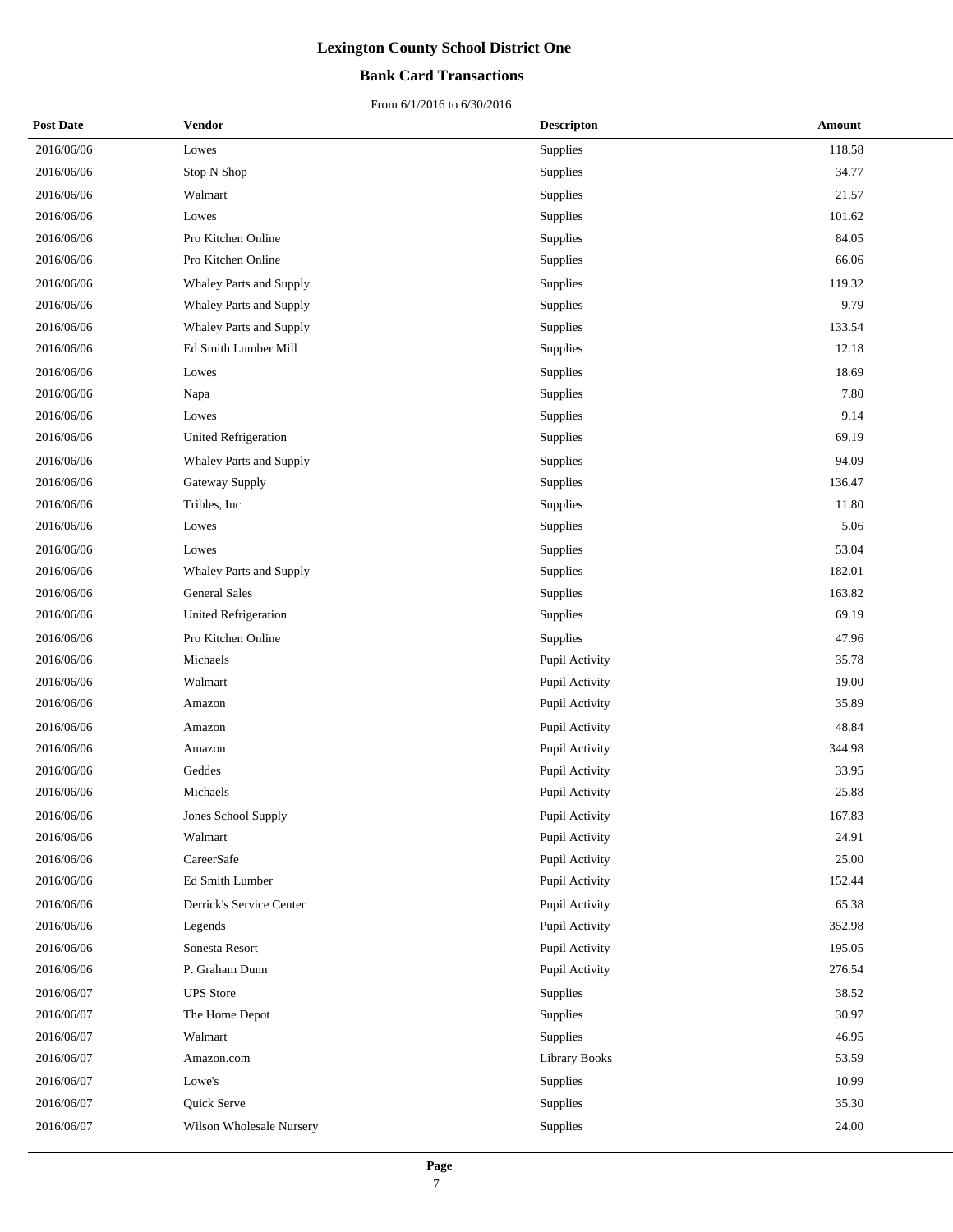### **Bank Card Transactions**

| <b>Post Date</b> | Vendor                | <b>Descripton</b>         | Amount   |
|------------------|-----------------------|---------------------------|----------|
| 2016/06/07       | WP Law                | Supplies                  | 50.56    |
| 2016/06/07       | Pitt Stop             | Supplies                  | 28.53    |
| 2016/06/07       | Pitt Stop             | <b>Supplies</b>           | 30.04    |
| 2016/06/07       | Pitt Stop             | Supplies                  | 30.07    |
| 2016/06/07       | Amazon.com            | Pupil Activity            | 43.15    |
| 2016/06/07       | Amazon.com            | Pupil Activity            | 11.99    |
| 2016/06/07       | Plank Road Publishing | Pupil Activity            | 37.95    |
| 2016/06/07       | The Home Depot        | Pupil Activity            | 60.57    |
| 2016/06/07       | Amazon.com            | Pupil Activity            | 9.98     |
| 2016/06/07       | Walmart               | Pupil Activity            | 228.11   |
| 2016/06/07       | Amazon.com            | Pupil Activity            | 24.52    |
| 2016/06/07       | Amazon.com            | Pupil Activity            | 4.00     |
| 2016/06/07       | Amazon.com            | Pupil Activity            | 7.94     |
| 2016/06/07       | Amazon.com            | Pupil Activity            | 59.85    |
| 2016/06/07       | Amazon.com            | Pupil Activity            | 33.34    |
| 2016/06/07       | Amazon.com            | Pupil Activity            | 12.99    |
| 2016/06/07       | Amazon.com            | Pupil Activity            | 31.98    |
| 2016/06/07       | Amazon.com            | Pupil Activity            | 16.99    |
| 2016/06/07       | Amazon.com            | Pupil Activity            | 55.94    |
| 2016/06/07       | Amazon.com            | Pupil Activity            | 11.66    |
| 2016/06/22       | <b>UNITED</b>         | Pupil Transportation-Inst | 2,170.21 |
| 2016/06/22       | Lowe's                | Supplies-Maintenace       | 37.41    |
| 2016/06/22       | City Electric         | Supplies-Maintenace       | 30.63    |
| 2016/06/22       | Shell Oil             | Supplies-Maintenace       | 80.00    |
| 2016/06/22       | City Electric         | Supplies-Maintenace       | 21.89    |
| 2016/06/22       | Shell Oil             | Supplies-Maintenace       | 47.00    |
| 2016/06/22       | City Electric         | Supplies-Maintenace       | 34.05    |
| 2016/06/22       | Shell Oil             | Supplies-Maintenace       | 80.00    |
| 2016/06/22       | City Electric         | Supplies-Maintenace       | 8.51     |
| 2016/06/22       | Shell Oil             | Supplies-Maintenace       | 80.00    |
| 2016/06/22       | Shell Oil             | Supplies-Maintenace       | 80.00    |
| 2016/06/22       | Circle K              | Supplies-Maintenace       | 85.63    |
| 2016/06/22       | Home Depot            | Supplies-Maintenace       | 74.87    |
| 2016/06/22       | Lowe's                | Supplies-Maintenace       | 57.98    |
| 2016/06/22       | Advance Auto          | Supplies-Maintenace       | 14.09    |
| 2016/06/22       | City Electric         | Supplies-Maintenace       | 288.33   |
| 2016/06/22       | City Electric         | Supplies-Maintenace       | 12.91    |
| 2016/06/22       | City Electric         | Supplies-Maintenace       | 62.31    |
| 2016/06/22       | Ed Smith Lumber       | Supplies-Maintenace       | 32.08    |
| 2016/06/22       | Lowe's                | Supplies-Maintenace       | 31.45    |
| 2016/06/22       | City Electric         | Supplies-Maintenace       | 278.10   |
| 2016/06/22       | City Electric         | Supplies-Maintenace       | 7.33     |
| 2016/06/22       | True Value Hardware   | Supplies-Maintenace       | 7.47     |
| 2016/06/22       | City Electric         | Supplies-Maintenace       | 13.85    |
| 2016/06/22       | City Electric         | Supplies-Maintenace       | 44.40    |
|                  |                       |                           |          |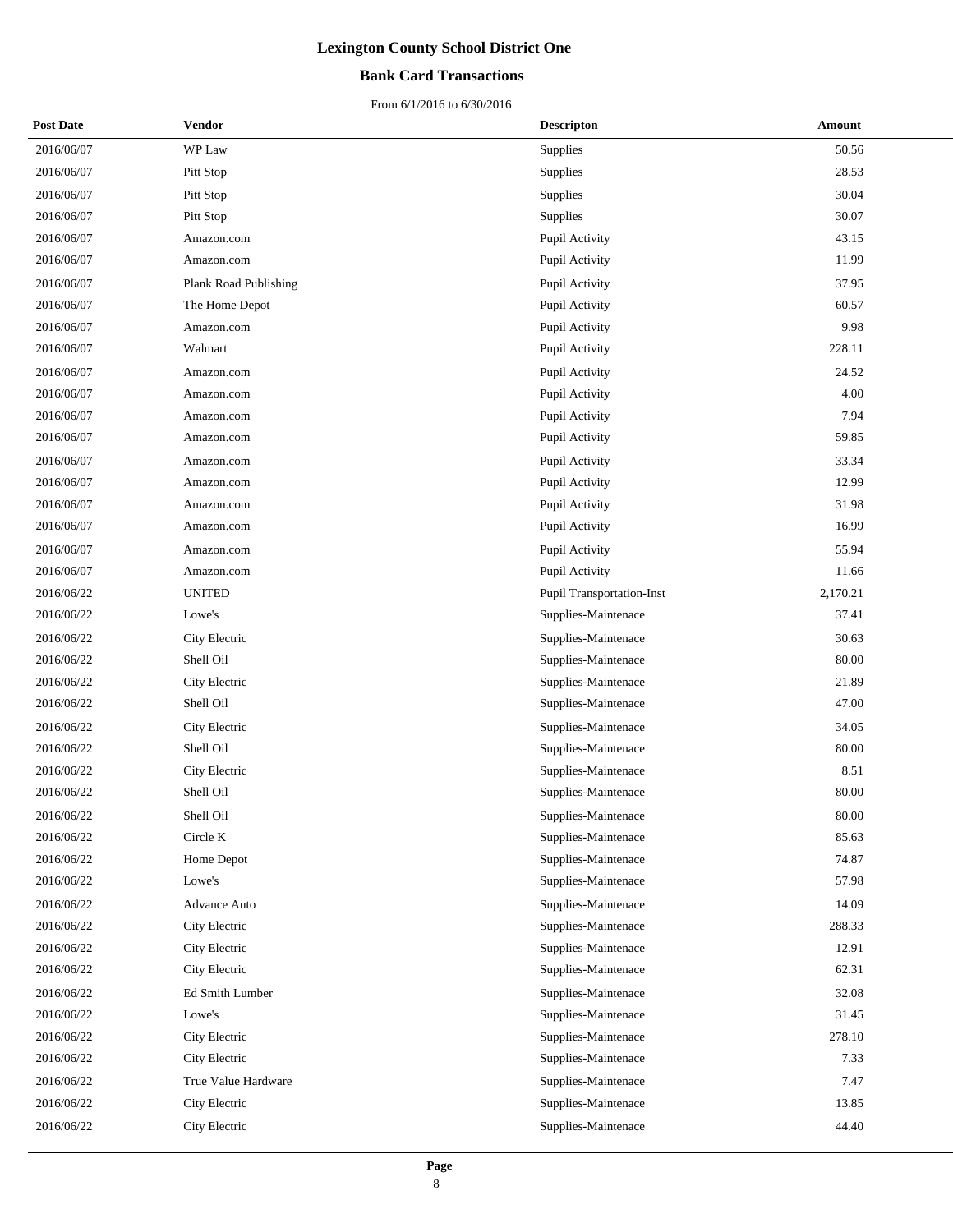### **Bank Card Transactions**

| <b>Post Date</b> | Vendor                | <b>Descripton</b>   | Amount |
|------------------|-----------------------|---------------------|--------|
| 2016/06/22       | City Electric         | Supplies-Maintenace | 2.87   |
| 2016/06/22       | City Electric         | Supplies-Maintenace | 5.27   |
| 2016/06/22       | City Electric         | Supplies-Maintenace | 147.03 |
| 2016/06/22       | Home Depot            | Supplies-Maintenace | 38.15  |
| 2016/06/22       | City Electric         | Supplies-Maintenace | 72.29  |
| 2016/06/22       | Lowe's                | Supplies-Maintenace | 34.41  |
| 2016/06/22       | City Electric         | Supplies-Maintenace | 90.23  |
| 2016/06/22       | Carpet One            | Supplies-Maintenace | 59.92  |
| 2016/06/22       | Ed Smith Lumber       | Supplies-Maintenace | 22.99  |
| 2016/06/22       | City Electric         | Supplies-Maintenace | 23.88  |
| 2016/06/22       | City Electric         | Supplies-Maintenace | 30.61  |
| 2016/06/22       | Ed Smith Lumber       | Supplies-Maintenace | 35.38  |
| 2016/06/22       | Ed Smith Lumber       | Supplies-Maintenace | 38.93  |
| 2016/06/22       | Enlows                | Supplies-Maintenace | 14.22  |
| 2016/06/22       | City Electric         | Supplies-Maintenace | 105.46 |
| 2016/06/22       | True Value Hardware   | Supplies-Maintenace | 8.54   |
| 2016/06/22       | City Electric         | Supplies-Maintenace | 32.04  |
| 2016/06/22       | <b>Batteries Plus</b> | Supplies-Maintenace | 163.07 |
| 2016/06/22       | City Electric         | Supplies-Maintenace | 17.53  |
| 2016/06/22       | City Electric         | Supplies-Maintenace | 63.89  |
| 2016/06/22       | Sherwin Williams      | Supplies-Maintenace | 167.01 |
| 2016/06/22       | <b>Tractor Supply</b> | Supplies-Maintenace | 17.10  |
| 2016/06/22       | Lowe's                | Supplies-Maintenace | 40.76  |
| 2016/06/22       | Fishman Flooring      | Supplies-Maintenace | 79.07  |
| 2016/06/22       | Home Depot            | Supplies-Maintenace | 111.19 |
| 2016/06/22       | City Electric         | Supplies-Maintenace | 114.60 |
| 2016/06/22       | City Electric         | Supplies-Maintenace | 44.09  |
| 2016/06/22       | City Electric         | Supplies-Maintenace | 10.81  |
| 2016/06/22       | True Value Hardware   | Supplies-Maintenace | 27.47  |
| 2016/06/22       | Lowe's                | Supplies-Maintenace | 7.09   |
| 2016/06/22       | Lowe's                | Supplies-Maintenace | 40.57  |
| 2016/06/22       | Lowe's                | Supplies-Maintenace | 9.59   |
| 2016/06/22       | Lowe's                | Supplies-Maintenace | 52.78  |
| 2016/06/22       | Lowe's                | Supplies-Maintenace | 43.80  |
| 2016/06/22       | City Electric         | Supplies-Maintenace | 17.08  |
| 2016/06/22       | Lowe's                | Supplies-Maintenace | 69.08  |
| 2016/06/22       | <b>NIKON</b>          | Pupil Activity      | 164.65 |
| 2016/06/22       | WAL-MART              | Pupil Activity      | 97.48  |
| 2016/06/22       | <b>BI-LO</b>          | Pupil Activity      | 60.83  |
| 2016/06/22       | WM SUPERCENTER        | Pupil Activity      | 72.44  |
| 2016/06/22       | OFFICE DEPOT          | Pupil Activity      | 51.34  |
| 2016/06/23       | Dollar General        | Supplies            | 38.52  |
| 2016/06/23       | Amazon                | Supplies            | 27.65  |
| 2016/06/23       | Amazon                | Supplies            | 34.70  |
| 2016/06/23       | <b>USC</b>            | Travel              | 110.00 |
|                  |                       |                     |        |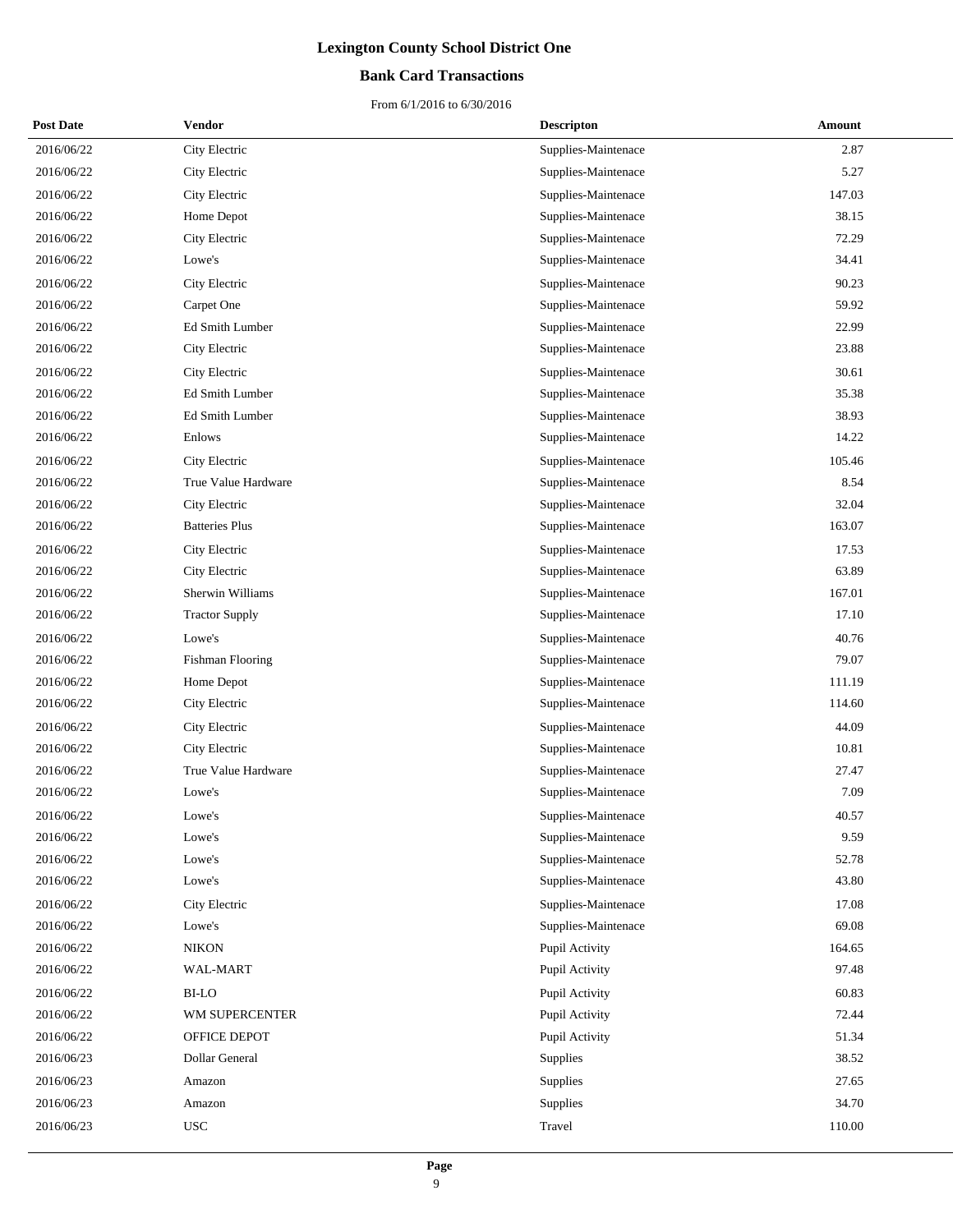### **Bank Card Transactions**

| <b>Post Date</b> | Vendor                  | <b>Descripton</b>          | Amount   |
|------------------|-------------------------|----------------------------|----------|
| 2016/06/23       | Dollar General          | Supplies                   | 5.15     |
| 2016/06/23       | Walmart                 | Supplies                   | 4.00     |
| 2016/06/23       | Amazon Mktplace         | Supplies                   | 450.00   |
| 2016/06/23       | Walmart                 | Supplies                   | 77.60    |
| 2016/06/23       | iTunes.com              | <b>Technology Supplies</b> | 0.99     |
| 2016/06/23       | Antai'a                 | Other Objects              | 45.24    |
| 2016/06/23       | Applebee's - REFUND DUE | Other Objects              | $-11.00$ |
| 2016/06/23       | Office Depot            | Supplies                   | 29.95    |
| 2016/06/23       | Sherwin Williams        | Supplies-Maintenace        | 169.21   |
| 2016/06/23       | Northern Tool           | Supplies-Maintenace        | 222.49   |
| 2016/06/23       | Sparrow & Kennedy       | Supplies-Maintenace        | 42.87    |
| 2016/06/23       | True Value Hardware     | Supplies-Maintenace        | 16.47    |
| 2016/06/23       | Northern Tool           | Supplies-Maintenace        | 201.61   |
| 2016/06/23       | Lowe's                  | Supplies-Maintenace        | 85.80    |
| 2016/06/23       | Sherwin Williams        | Supplies-Maintenace        | 191.84   |
| 2016/06/23       | Sherwin Williams        | Supplies-Maintenace        | 220.86   |
| 2016/06/23       | Sherwin Williams        | Supplies-Maintenace        | 327.48   |
| 2016/06/23       | Gateway                 | Supplies-Maintenace        | 89.46    |
| 2016/06/23       | WALMART                 | Supplies                   | 18.14    |
| 2016/06/23       | LOWE'S                  | Supplies                   | 50.76    |
| 2016/06/23       | <b>AMAZON</b>           | Supplies                   | 40.80    |
| 2016/06/23       | <b>Allied Controls</b>  | Supplies-Maintenace        | 420.05   |
| 2016/06/23       | Ed Smith Lumber         | Supplies-Maintenace        | 17.36    |
| 2016/06/23       | Lowe's                  | Supplies-Maintenace        | 168.30   |
| 2016/06/23       | Home Depot              | Supplies-Maintenace        | 116.63   |
| 2016/06/23       | Price's                 | Supplies-Maintenace        | 200.63   |
| 2016/06/23       | Gateway                 | Supplies-Maintenace        | 157.91   |
| 2016/06/23       | Gateway                 | Supplies-Maintenace        | 17.93    |
| 2016/06/23       | WP Law                  | Supplies-Maintenace        | 71.90    |
| 2016/06/23       | Gateway                 | Supplies-Maintenace        | 197.91   |
| 2016/06/23       | Ferguson                | Supplies-Maintenace        | 86.08    |
| 2016/06/23       | Ferguson                | Supplies-Maintenace        | 37.78    |
| 2016/06/23       | Lowe's                  | Supplies-Maintenace        | 94.63    |
| 2016/06/23       | Ferguson                | Supplies-Maintenace        | 47.58    |
| 2016/06/23       | Ferguson                | Supplies-Maintenace        | 127.21   |
| 2016/06/23       | Ferguson                | Supplies-Maintenace        | 134.66   |
| 2016/06/23       | True Value Hardware     | Supplies-Maintenace        | 3.09     |
| 2016/06/23       | Ferguson                | Supplies-Maintenace        | 68.60    |
| 2016/06/23       | Home Depot              | Supplies-Maintenace        | 6.46     |
| 2016/06/23       | Ferguson                | Supplies-Maintenace        | 58.44    |
| 2016/06/23       | Ferguson                | Supplies-Maintenace        | 32.47    |
| 2016/06/23       | Murphy Express          | Supplies                   | 32.57    |
| 2016/06/23       | Smith & Jones           | Supplies-Maintenace        | 74.90    |
| 2016/06/23       | WP Law                  | Supplies-Maintenace        | 55.39    |
| 2016/06/23       | Ferguson                | Supplies-Maintenace        | 46.32    |
|                  |                         |                            |          |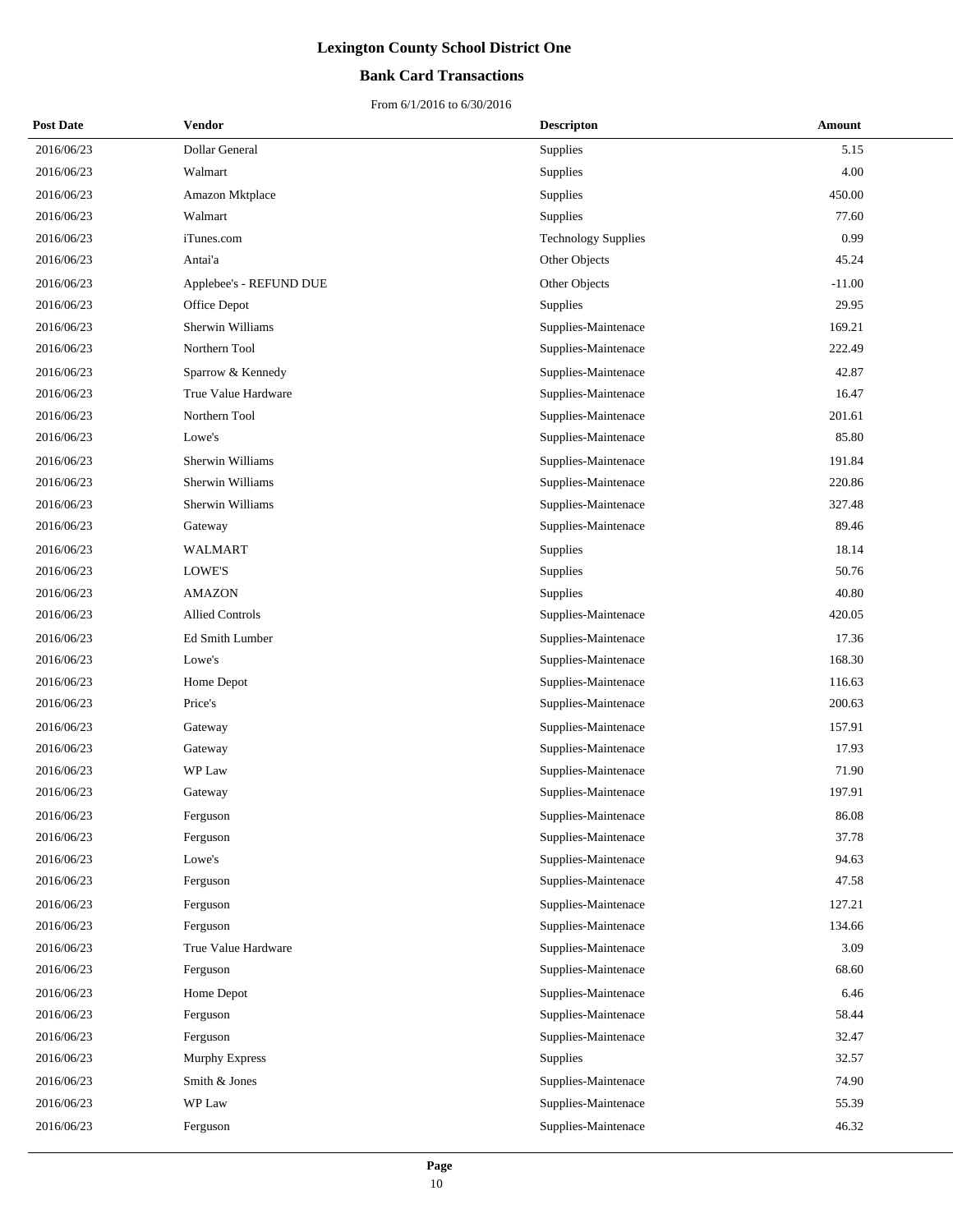### **Bank Card Transactions**

| <b>Post Date</b> | Vendor                       | <b>Descripton</b>     | Amount   |
|------------------|------------------------------|-----------------------|----------|
| 2016/06/23       | Lowe's                       | Supplies-Maintenace   | 10.94    |
| 2016/06/23       | Lowe's                       | Supplies-Maintenace   | 7.90     |
| 2016/06/23       | Gateway                      | Supplies-Maintenace   | 12.72    |
| 2016/06/23       | Ed Smith Lumber              | Supplies              | 4.27     |
| 2016/06/23       | Ed Smith Lumber              | Supplies              | 34.42    |
| 2016/06/23       | Derricks                     | Supplies              | 38.00    |
| 2016/06/23       | Ed Smith Lumber              | Supplies              | 56.70    |
| 2016/06/23       | Derricks                     | Supplies              | 36.80    |
| 2016/06/23       | Ferguson                     | Supplies-Maintenace   | 77.49    |
| 2016/06/23       | Ferguson                     | Supplies-Maintenace   | 53.29    |
| 2016/06/23       | Gateway                      | Supplies-Maintenace   | 77.46    |
| 2016/06/23       | Ferguson                     | Supplies-Maintenace   | 58.95    |
| 2016/06/23       | Palmetto Winnelson           | Supplies-Maintenace   | 59.04    |
| 2016/06/23       | Palmetto Winnelson           | Supplies-Maintenace   | 103.67   |
| 2016/06/23       | Office Depot                 | Supplies              | 31.66    |
| 2016/06/23       | Exxon Mobil/Pitt Stop        | Supplies              | 58.44    |
| 2016/06/23       | <b>Consolidated Pipe</b>     | Supplies-Maintenace   | 77.07    |
| 2016/06/23       | Lowe's                       | Supplies-Maintenace   | 25.74    |
| 2016/06/23       | Lowe's                       | Supplies-Maintenace   | 162.04   |
| 2016/06/23       | Sherwin Williams             | Supplies-Maintenace   | 84.08    |
| 2016/06/23       | Ferguson                     | Supplies-Maintenace   | 45.87    |
| 2016/06/23       | Ferguson                     | Supplies-Maintenace   | 59.54    |
| 2016/06/23       | Sherwin Williams             | Supplies-Maintenace   | 97.13    |
| 2016/06/23       | Ferguson                     | Supplies-Maintenace   | 43.00    |
| 2016/06/23       | Ferguson                     | Supplies-Maintenace   | 154.14   |
| 2016/06/23       | Gateway                      | Supplies-Maintenace   | 86.21    |
| 2016/06/23       | <b>WALMART</b>               | Supplies              | 38.25    |
| 2016/06/23       | <b>INSECT LORE</b>           | Pupil Activity        | $-20.00$ |
| 2016/06/23       | Soundwave                    | Pupil Activity        | 34.00    |
| 2016/06/23       | Home Depot                   | Pupil Activity        | 241.12   |
| 2016/06/23       | Kmart                        | <b>Pupil Activity</b> | 51.27    |
| 2016/06/23       | Publix                       | Pupil Activity        | 98.50    |
| 2016/06/23       | NEW-2-YOU                    | Pupil Activity        | 169.00   |
| 2016/06/23       | <b>AMAZON</b>                | Pupil Activity        | 16.98    |
| 2016/06/23       | <b>CIRRICULUM ASSOCIATES</b> | Pupil Activity        | 236.52   |
| 2016/06/23       | RAINBOW RESOURCE CENTER      | Pupil Activity        | 306.25   |
| 2016/06/23       | Amazon.com                   | Pupil Activity        | 4.12     |
| 2016/06/23       | Amazon.com                   | Pupil Activity        | 27.65    |
| 2016/06/23       | Office Depot                 | Pupil Activity        | 522.06   |
| 2016/06/23       | The UPS Store                | Pupil Activity        | 270.60   |
| 2016/06/23       | AliExpress                   | Pupil Activity        | 305.90   |
| 2016/06/23       | Amazon.com                   | Pupil Activity        | 53.05    |
| 2016/06/23       | Amazon                       | Pupil Activity        | 114.96   |
| 2016/06/23       | Office Depot                 | Pupil Activity        | 29.90    |
| 2016/06/23       | Office Depot                 | Pupil Activity        | 25.67    |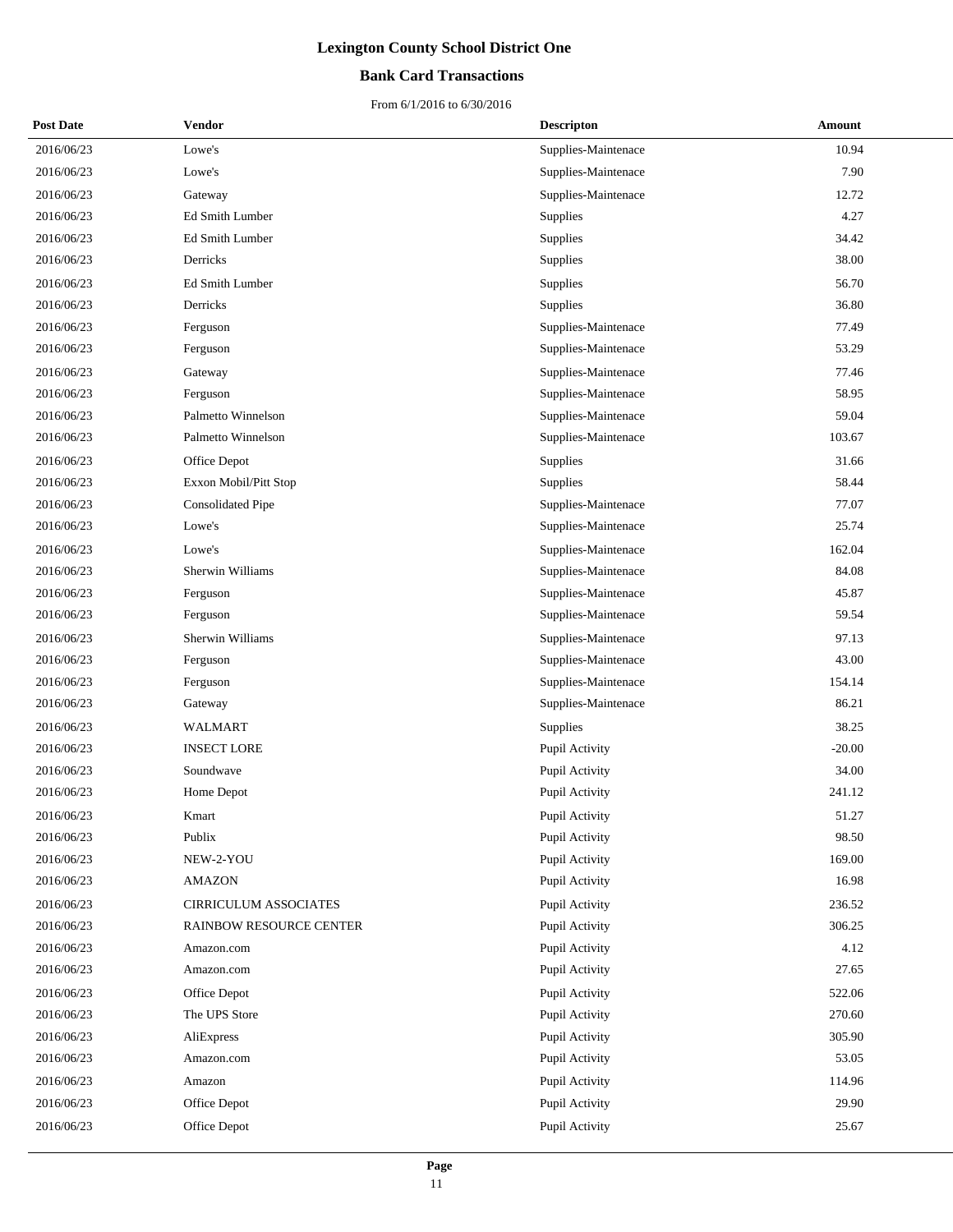### **Bank Card Transactions**

| <b>Post Date</b> | <b>Vendor</b>            | <b>Descripton</b>   | Amount |
|------------------|--------------------------|---------------------|--------|
| 2016/06/23       | Webstaurant Store        | Pupil Activity      | 89.93  |
| 2016/06/23       | <b>USPS</b>              | Pupil Activity      | 194.95 |
| 2016/06/23       | Office Depot             | Pupil Activity      | 261.97 |
| 2016/06/23       | <b>B&amp;H</b> Photo     | Pupil Activity      | 431.00 |
| 2016/06/23       | Office Depot             | Pupil Activity      | 93.94  |
| 2016/06/23       | The Vernon Company       | Pupil Activity      | 261.18 |
| 2016/06/27       | Amazon.com               | Supplies            | 123.90 |
| 2016/06/27       | Amazon.com               | <b>Supplies</b>     | 108.42 |
| 2016/06/27       | Amazon.com               | Supplies            | 110.22 |
| 2016/06/27       | <b>RCLC</b>              | Supplies            | 37.57  |
| 2016/06/27       | <b>USPS</b>              | Supplies            | 6.47   |
| 2016/06/27       | <b>USPS</b>              | <b>Supplies</b>     | 6.68   |
| 2016/06/27       | Murphy Express           | <b>Supplies</b>     | 48.10  |
| 2016/06/27       | <b>USPS</b>              | Supplies            | 25.88  |
| 2016/06/27       | <b>USPS</b>              | Supplies            | 11.04  |
| 2016/06/27       | Office Depot             | <b>Supplies</b>     | 113.25 |
| 2016/06/27       | Wal Mart                 | <b>Supplies</b>     | 26.44  |
| 2016/06/27       | Trophy and Awards Center | Supplies            | 5.35   |
| 2016/06/27       | Parker's of Lexington    | Supplies            | 160.50 |
| 2016/06/27       | Expedia                  | Travel              | 60.00  |
| 2016/06/27       | Amazon.com               | Supplies            | 46.00  |
| 2016/06/27       | Amazon.com               | Supplies            | 197.55 |
| 2016/06/27       | A-Z Lawnmower            | Supplies-Maintenace | 9.62   |
| 2016/06/27       | Home Depot               | Supplies-Maintenace | 51.55  |
| 2016/06/27       | Enlows                   | Supplies-Maintenace | 111.07 |
| 2016/06/27       | LR Hook Tire             | Supplies-Maintenace | 243.41 |
| 2016/06/27       | Enlows                   | Supplies-Maintenace | 238.45 |
| 2016/06/27       | Enlows                   | Supplies-Maintenace | 233.27 |
| 2016/06/27       | Herndon Chevrolet        | Supplies-Maintenace | 29.94  |
| 2016/06/27       | LR Hook Tire             | Supplies-Maintenace | 164.75 |
| 2016/06/27       | AutoZone                 | Supplies-Maintenace | 125.18 |
| 2016/06/27       | LR Hook Tire             | Supplies-Maintenace | 60.35  |
| 2016/06/27       | A-Z Lawnmower            | Supplies-Maintenace | 108.99 |
| 2016/06/27       | <b>NAPA</b>              | Supplies-Maintenace | 56.24  |
| 2016/06/27       | Enlows                   | Supplies-Maintenace | 159.13 |
| 2016/06/27       | <b>NAPA</b>              | Supplies-Maintenace | 26.73  |
| 2016/06/27       | A-Z Lawnmower            | Supplies-Maintenace | 5.52   |
| 2016/06/27       | A-Z Lawnmower            | Supplies-Maintenace | 96.51  |
| 2016/06/27       | Oswald Lumber            | Supplies-Maintenace | 261.45 |
| 2016/06/27       | A-Z Lawnmower            | Supplies-Maintenace | 80.98  |
| 2016/06/27       | AutoZone                 | Supplies-Maintenace | 18.54  |
| 2016/06/27       | Derricks Service Ctr     | Supplies            | 70.50  |
| 2016/06/27       | Ed Smith Lumber          | Supplies            | 55.67  |
| 2016/06/27       | <b>Treadmill Doctor</b>  | Supplies            | 56.98  |
| 2016/06/27       | Lowes #02967             | Supplies            | 299.65 |
|                  |                          |                     |        |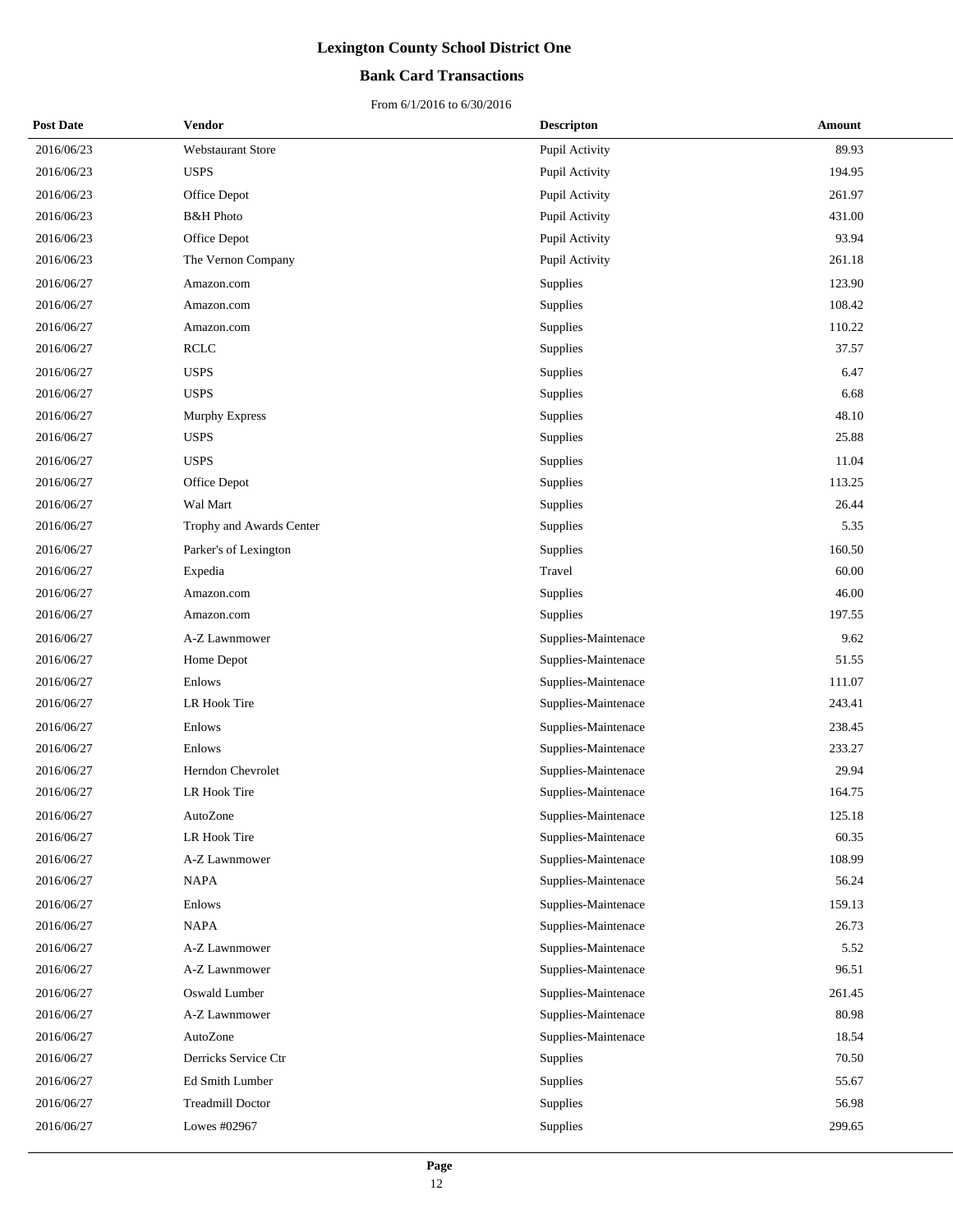### **Bank Card Transactions**

| <b>Post Date</b> | Vendor                         | <b>Descripton</b>         | Amount    |
|------------------|--------------------------------|---------------------------|-----------|
| 2016/06/27       | Shell Oil                      | Supplies                  | 57.63     |
| 2016/06/27       | Enlows                         | Supplies-Maintenace       | 108.32    |
| 2016/06/27       | Lowe's                         | Supplies-Maintenace       | 112.04    |
| 2016/06/27       | A-Z Lawnmower                  | Supplies-Maintenace       | 21.05     |
| 2016/06/27       | SHELL OIL 57546415704          | Supplies                  | 31.30     |
| 2016/06/27       | A-Z Lawnmower                  | Supplies-Maintenace       | 130.86    |
| 2016/06/27       | A-Z Lawnmower                  | Supplies-Maintenace       | 10.65     |
| 2016/06/27       | A-Z Lawnmower                  | Supplies-Maintenace       | 20.88     |
| 2016/06/27       | A-Z Lawnmower                  | Supplies-Maintenace       | 53.00     |
| 2016/06/27       | Carts Plus                     | Supplies-Maintenace       | 109.14    |
| 2016/06/27       | Gardner                        | Supplies                  | 42.54     |
| 2016/06/27       | Lowe's                         | Supplies-Maintenace       | 44.66     |
| 2016/06/27       | Lowe's                         | Supplies-Maintenace       | 8.50      |
| 2016/06/27       | Lowe's                         | Supplies-Maintenace       | 66.15     |
| 2016/06/27       | Carts Plus                     | Supplies-Maintenace       | 48.15     |
| 2016/06/27       | Murphy Express                 | Supplies                  | 47.00     |
| 2016/06/27       | Murphy Express                 | Supplies                  | 69.02     |
| 2016/06/27       | <b>Murphy Express</b>          | Supplies                  | 41.00     |
| 2016/06/27       | Lowe's                         | Supplies                  | 309.79    |
| 2016/06/27       | Lowe's                         | Supplies                  | 16.86     |
| 2016/06/27       | Lowe's                         | Supplies                  | 547.57    |
| 2016/06/27       | <b>Murphy Express</b>          | Supplies                  | 74.38     |
| 2016/06/27       | Lowe's                         | Supplies                  | 91.81     |
| 2016/06/27       | Lowe's                         | Supplies                  | 34.22     |
| 2016/06/27       | Lowe's                         | Supplies                  | 21.40     |
| 2016/06/27       | A-Z Lawnmower                  | Supplies-Maintenace       | 25.52     |
| 2016/06/27       | <b>Travel Insurance Policy</b> | Travel                    | 46.22     |
| 2016/06/27       | <b>American Airlines</b>       | Travel                    | 369.70    |
| 2016/06/27       | CDW Government                 | Software Renewal/Agreemen | 56.84     |
| 2016/06/27       | Pine Press                     | Printing and Binding      | 102.56    |
| 2016/06/27       | <b>B&amp;H</b> Photo           | Supplies                  | 269.60    |
| 2016/06/27       | AP Bookstore                   | Supplies                  | 245.20    |
| 2016/06/27       | Dollar Tree                    | Supplies                  | 8.56      |
| 2016/06/27       | Fonts.com                      | Supplies                  | 123.00    |
| 2016/06/27       | Press Plus                     | Periodicals               | 8.95      |
| 2016/06/27       | Leadercast                     | Dues and Fees             | $-299.00$ |
| 2016/06/27       | Amazon Marketplace             | Other Objects             | 67.05     |
| 2016/06/27       | Lizards Thicket                | Other Objects             | 454.22    |
| 2016/06/27       | Amazon                         | Other Objects             | 66.71     |
| 2016/06/27       | Walmart                        | Supplies                  | 159.43    |
| 2016/06/27       | Bi-Lo                          | Supplies                  | 18.40     |
| 2016/06/27       | Amazon.com                     | Supplies                  | 17.59     |
| 2016/06/27       | Walmart                        | Supplies                  | 23.57     |
| 2016/06/27       | Walmart                        | Supplies                  | 47.76     |
| 2016/06/27       | Walmart                        | Supplies                  | 79.78     |
|                  |                                |                           |           |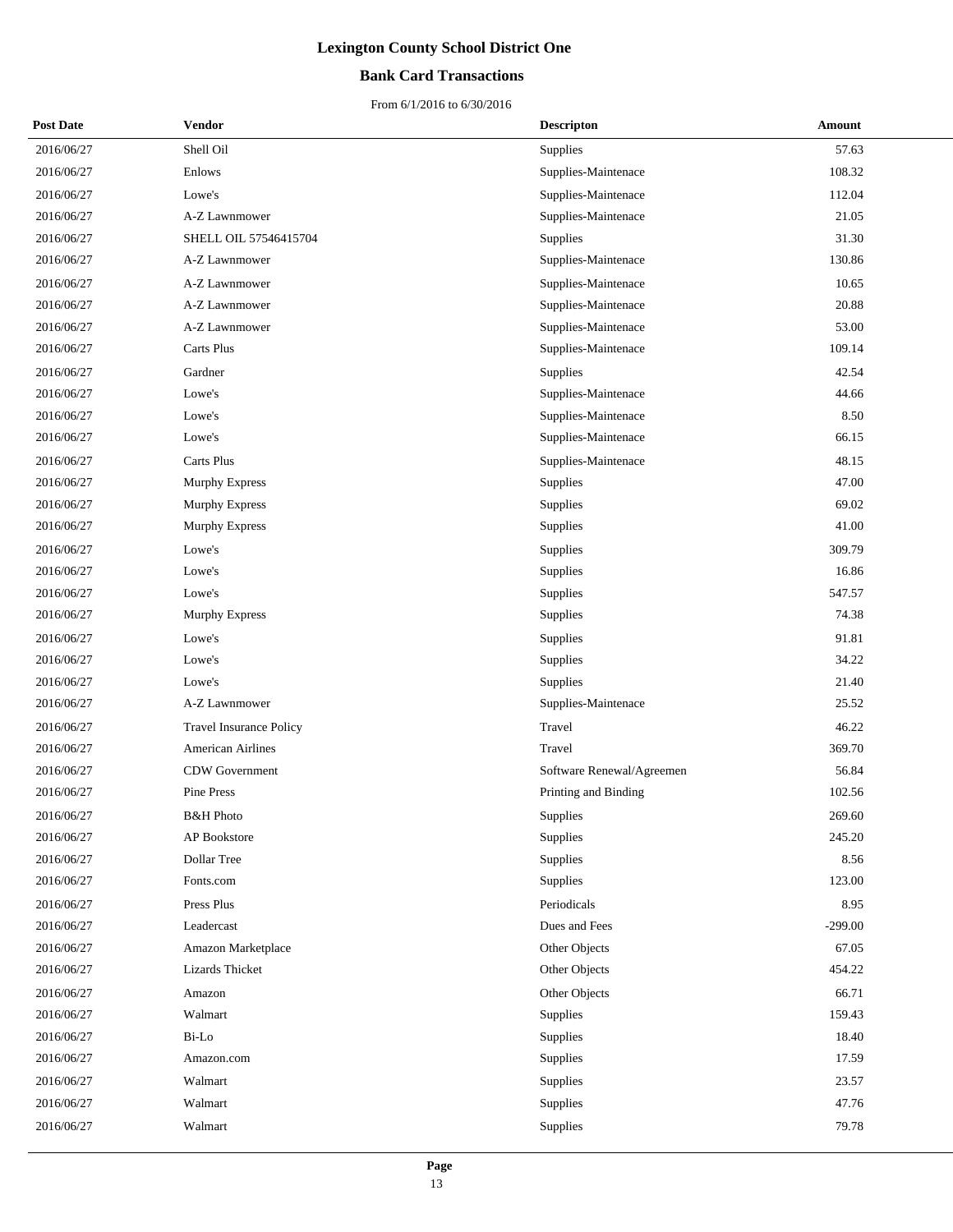### **Bank Card Transactions**

| <b>Post Date</b> | Vendor                       | <b>Descripton</b>             | Amount |
|------------------|------------------------------|-------------------------------|--------|
| 2016/06/27       | Bi-Lo                        | Supplies                      | 27.64  |
| 2016/06/27       | Walmart                      | Supplies                      | 28.11  |
| 2016/06/27       | <b>Family First</b>          | Supplies                      | 115.00 |
| 2016/06/27       | Walmart                      | Supplies                      | 39.34  |
| 2016/06/27       | Rochester 100                | Supplies                      | 942.00 |
| 2016/06/27       | Walmart                      | Supplies                      | 230.54 |
| 2016/06/27       | Walker Hardware LLC          | Pupil Activity                | 26.32  |
| 2016/06/27       | Clay-King                    | Pupil Activity                | 25.99  |
| 2016/06/27       | Scholastic Book Fairs        | Pupil Activity                | 42.78  |
| 2016/06/27       | Amazon.com                   | Pupil Activity                | 21.88  |
| 2016/06/27       | Heinemann                    | Pupil Activity                | 25.00  |
| 2016/06/27       | Amazon.com                   | Pupil Activity                | 50.57  |
| 2016/06/27       | Baudville Inc.               | Pupil Activity                | 41.45  |
| 2016/06/27       | VUE Testing/Training Service | Pupil Activity                | 101.00 |
| 2016/06/27       | Amazon                       | Pupil Activity                | 11.71  |
| 2016/06/27       | Amazon                       | Pupil Activity                | 48.02  |
| 2016/06/27       | Amazon                       | Pupil Activity                | 6.99   |
| 2016/06/27       | Amazon                       | Pupil Activity                | 19.98  |
| 2016/06/27       | Modern Turf                  | Pupil Activity                | 300.00 |
| 2016/06/27       | Dollar Tree                  | Pupil Activity                | 16.05  |
| 2016/06/27       | Walmart                      | Pupil Activity                | 57.72  |
| 2016/06/27       | A - Z lawnmower Parts        | Pupil Activity                | 66.06  |
| 2016/06/27       | A - Z Lawnmower Parts        | Pupil Activity                | 20.00  |
| 2016/06/27       | A - Z Lawnmower Parts        | Pupil Activity                | 9.82   |
| 2016/06/27       | Lowes                        | Pupil Activity                | 25.29  |
| 2016/06/27       | Finance Charge               | Pupil Activity                | 17.11  |
| 2016/06/27       | Pioneer                      | Pupil Activity                | 227.21 |
| 2016/06/27       | Walgreen                     | Pupil Activity                | 14.64  |
| 2016/06/27       | Walmart                      | Pupil Activity                | 7.50   |
| 2016/06/27       | Lowes                        | Pupil Activity                | 83.25  |
| 2016/06/27       | Home Depot                   | <b>Pupil Activity</b>         | 128.08 |
| 2016/06/27       | Parker's of Lexington        | Pupil Activity                | 369.15 |
| 2016/06/27       | <b>CSI</b>                   | Pupil Activity                | 70.00  |
| 2016/06/27       | Parker's of Lexington        | Pupil Activity                | 103.79 |
| 2016/06/27       | National Scholastic Athle    | Pupil Activity                | 50.00  |
| 2016/06/27       | Litchfield Company           | Pupil Activity                | 226.52 |
| 2016/06/27       | Litchfield Company           | Pupil Activity                | 226.52 |
| 2016/06/27       | Parker's of Lexington        | Pupil Activity                | 385.20 |
| 2016/06/27       | SDI Frank Martin             | Pupil Activity                | 265.50 |
| 2016/06/27       | Threads                      | Pupil Activity                | 230.00 |
| 2016/06/29       | Amazon.com                   | Supplies                      | 22.86  |
| 2016/06/29       | Office Depot                 | Supplies                      | 75.07  |
| 2016/06/29       | Walmart                      | Supplies                      | 125.34 |
| 2016/06/29       | Amazon.com                   | Technology Supplies-Immersion | 9.68   |
| 2016/06/29       | OfficeMax                    | Supplies                      | 38.50  |
|                  |                              |                               |        |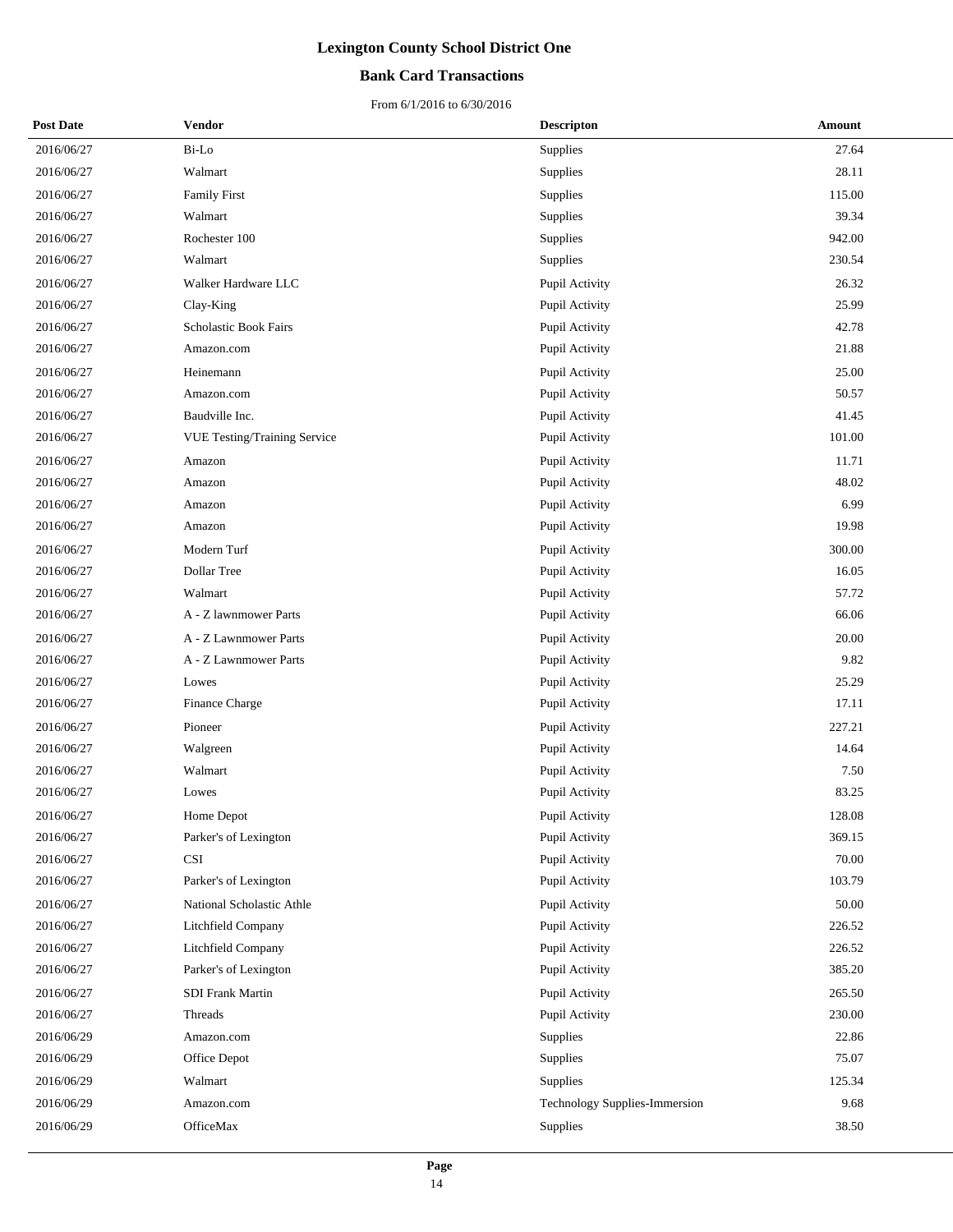### **Bank Card Transactions**

| <b>Post Date</b> | <b>Vendor</b>            | <b>Descripton</b>    | Amount    |
|------------------|--------------------------|----------------------|-----------|
| 2016/06/29       | Amazon.com               | <b>Supplies</b>      | 67.17     |
| 2016/06/29       | Amazon.com               | Supplies             | 312.81    |
| 2016/06/29       | Amazon.com               | Supplies             | 279.07    |
| 2016/06/29       | Amazon.com               | Supplies             | 131.64    |
| 2016/06/29       | Amazon.com               | Supplies             | 95.54     |
| 2016/06/29       | Office Depot             | Supplies             | 44.87     |
| 2016/06/29       | Office Depot             | Supplies             | 86.07     |
| 2016/06/29       | <b>Enterprise Rental</b> | Pupil Transportation | 75.02     |
| 2016/06/29       | <b>Enterprise Rental</b> | Pupil Transportation | 168.00    |
| 2016/06/29       | <b>Enterprise Rental</b> | Pupil Transportation | 92.98     |
| 2016/06/29       | Amazon                   | Supplies             | 51.34     |
| 2016/06/29       | School Health            | Supplies             | 19.38     |
| 2016/06/29       | Dollar General           | Supplies             | 33.13     |
| 2016/06/29       | <b>SCASA</b>             | Travel               | $-200.00$ |
| 2016/06/29       | Walmart                  | <b>Supplies</b>      | 145.95    |
| 2016/06/29       | Raptor                   | Supplies             | 196.00    |
| 2016/06/29       | <b>USPS</b>              | Supplies             | 8.48      |
| 2016/06/29       | Amazon                   | Supplies             | 41.35     |
| 2016/06/29       | School Health            | Supplies             | 14.38     |
| 2016/06/29       | Office Depot             | Supplies             | 144.33    |
| 2016/06/29       | Office Depot             | Supplies             | 27.39     |
| 2016/06/29       | Target                   | Supplies             | 32.06     |
| 2016/06/29       | Ed Smith Lumber          | Supplies             | 24.68     |
| 2016/06/29       | Derrick's Service Center | Supplies             | 85.06     |
| 2016/06/29       | Dollar General           | Supplies             | 80.25     |
| 2016/06/29       | Walker Hardware          | Supplies             | 30.16     |
| 2016/06/29       | Shell Oil                | Supplies             | 20.00     |
| 2016/06/29       | Walker Hardware          | Supplies             | 32.28     |
| 2016/06/29       | Walmart                  | Supplies             | 165.09    |
| 2016/06/29       | Shumpert's IGA           | Supplies             | 14.05     |
| 2016/06/29       | Walker Hardware          | Supplies             | 14.65     |
| 2016/06/29       | A-Z Lawnmower            | <b>Supplies</b>      | 319.93    |
| 2016/06/29       | Walker Hardware          | <b>Supplies</b>      | 40.04     |
| 2016/06/29       | Walker Hardware          | Supplies             | 6.94      |
| 2016/06/29       | Walker Hardware          | Supplies             | 56.37     |
| 2016/06/29       | <b>ENLOWS</b>            | Supplies             | 76.94     |
| 2016/06/29       | TRACTOR SUPPLY           | Supplies             | 141.18    |
| 2016/06/29       | <b>EXXON MOBILE</b>      | Supplies             | 30.60     |
| 2016/06/29       | LOWES                    | Supplies             | 25.62     |
| 2016/06/29       | <b>LOWES</b>             | Supplies             | 26.73     |
| 2016/06/29       | LOWE'S                   | Supplies             | 10.67     |
| 2016/06/29       | Lowes                    | Supplies             | 155.60    |
| 2016/06/29       | Shell                    | Supplies             | 24.00     |
| 2016/06/29       | AutoZone                 | Supplies             | 24.07     |
| 2016/06/29       | Lowes                    | Supplies             | 126.01    |
|                  |                          |                      |           |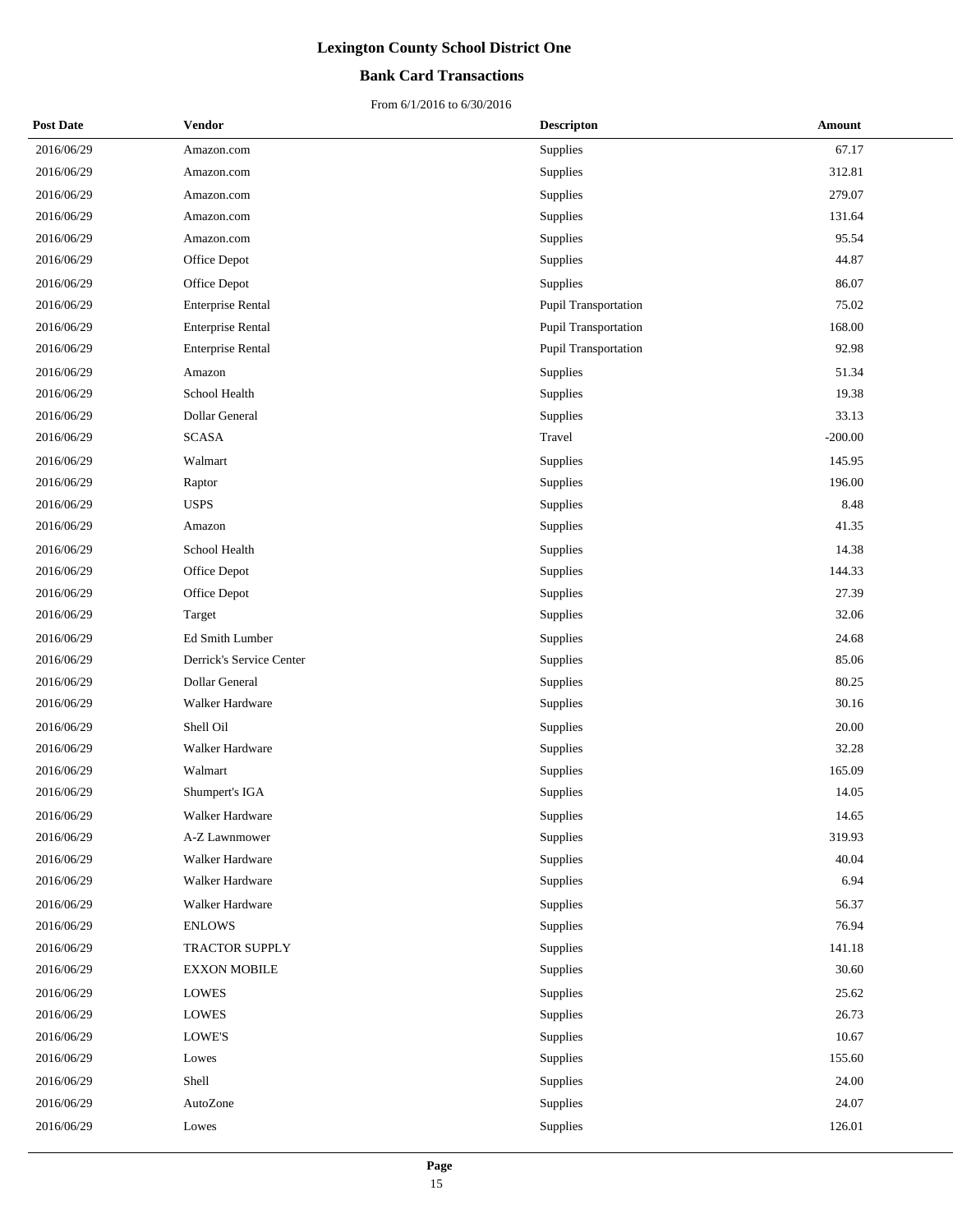### **Bank Card Transactions**

| <b>Post Date</b> | Vendor                             | <b>Descripton</b>          | Amount   |
|------------------|------------------------------------|----------------------------|----------|
| 2016/06/29       | Ace Hardware                       | Supplies                   | 10.82    |
| 2016/06/29       | Lowe's                             | Supplies                   | 122.11   |
| 2016/06/29       | Murphy express                     | Supplies                   | 72.95    |
| 2016/06/29       | <b>Murphy Express</b>              | Supplies                   | 80.44    |
| 2016/06/29       | Lowe's                             | Supplies                   | 135.76   |
| 2016/06/29       | Derricks Service Center -          | Supplies                   | 25.00    |
| 2016/06/29       | Ace Hardware                       | Supplies                   | 4.37     |
| 2016/06/29       | Pitt Stop                          | Supplies                   | 45.26    |
| 2016/06/29       | Smith & Jones Janitorial Suppl     | Supplies                   | 7.49     |
| 2016/06/29       | True Value Hardware                | Supplies                   | 136.30   |
| 2016/06/29       | Pitt Stop - Exxon Mobil            | Supplies                   | 35.33    |
| 2016/06/29       | Pitts Stop - Exxon Mobil           | Supplies                   | 35.27    |
| 2016/06/29       | BP Circle K (Kangaroo)             | Supplies                   | 43.90    |
| 2016/06/29       | Lowe's                             | Supplies                   | 33.10    |
| 2016/06/29       | Lowe's                             | Supplies                   | 31.23    |
| 2016/06/29       | Murphy Express                     | Supplies                   | 20.02    |
| 2016/06/29       | Lowe's                             | Supplies                   | 110.05   |
| 2016/06/29       | Murphy Gas                         | Supplies                   | 20.34    |
| 2016/06/29       | <b>Embassy Kingston Plantation</b> | Travel                     | 280.82   |
| 2016/06/29       | Lowe's                             | Supplies                   | 38.53    |
| 2016/06/29       | SC Emergency Management Assoc      | Dues and Fees              | 50.00    |
| 2016/06/29       | CPR Cell Phone Repair              | Repairs and Maintenance    | 145.72   |
| 2016/06/29       | Lowe's                             | Supplies                   | 10.99    |
| 2016/06/29       | Pak Mail                           | Supplies                   | 171.46   |
| 2016/06/29       | Amazon                             | <b>Technology Supplies</b> | 83.63    |
| 2016/06/29       | Cable and Connections              | <b>Technology Supplies</b> | 58.21    |
| 2016/06/29       | Eggs Up Grill                      | Other Objects              | 1,480.66 |
| 2016/06/29       | Antai Asian Gourmet                | Other Objects              | 53.41    |
| 2016/06/29       | Fatz                               | Other Objects              | 71.08    |
| 2016/06/29       | True Value Hardware                | Supplies                   | 185.99   |
| 2016/06/29       | Walmart                            | Supplies                   | 99.94    |
| 2016/06/29       | Walmart                            | Supplies                   | 573.49   |
| 2016/06/29       | Walmart                            | Supplies                   | 14.58    |
| 2016/06/29       | Walmart                            | Supplies                   | 19.13    |
| 2016/06/29       | Party City                         | Supplies                   | 82.76    |
| 2016/06/29       | Really Good Stuff                  | Supplies                   | 33.93    |
| 2016/06/29       | <b>USC Market Place</b>            | Travel                     | 110.00   |
| 2016/06/29       | Travelcity                         | Travel                     | 434.37   |
| 2016/06/29       | Travelocity                        | Travel                     | 817.40   |
| 2016/06/29       | Overnight Prints                   | Pupil Activity             | 26.07    |
| 2016/06/29       | Columbia Museum of Art             | Pupil Activity             | 155.00   |
| 2016/06/29       | Jones School Supply                | Pupil Activity             | 35.97    |
| 2016/06/29       | Jones School Supply                | Pupil Activity             | 52.42    |
| 2016/06/29       | Office Depot                       | Pupil Activity             | 198.23   |
| 2016/06/29       | DOLLAR TREE STORE                  | Pupil Activity             | 37.80    |
|                  |                                    |                            |          |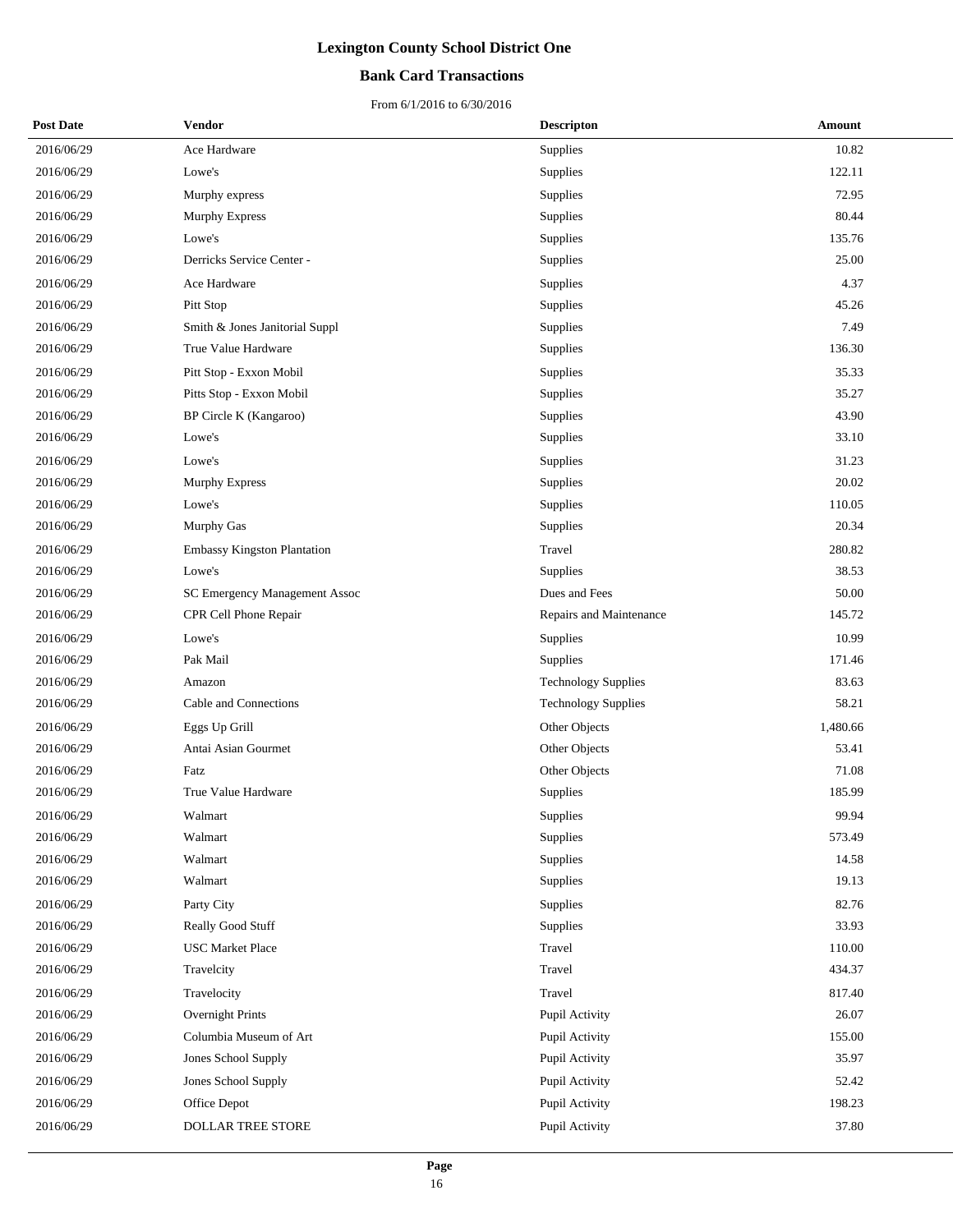### **Bank Card Transactions**

| <b>Post Date</b> | <b>Vendor</b>                  | <b>Descripton</b> | Amount |
|------------------|--------------------------------|-------------------|--------|
| 2016/06/29       | DOLLAR TREE STORES             | Pupil Activity    | 35.64  |
| 2016/06/29       | DOLLAR TREE STORES             | Pupil Activity    | 58.85  |
| 2016/06/29       | Bi-Lo                          | Pupil Activity    | 147.20 |
| 2016/06/29       | Amazon                         | Pupil Activity    | 115.64 |
| 2016/06/29       | Perfection Learning Corp.      | Pupil Activity    | 554.30 |
| 2016/06/29       | Celebrations                   | Pupil Activity    | 39.87  |
| 2016/06/29       | Amazon                         | Pupil Activity    | 6.71   |
| 2016/06/29       | Parkers                        | Pupil Activity    | 97.37  |
| 2016/06/29       | <b>Staples</b>                 | Pupil Activity    | 14.52  |
| 2016/06/29       | POSTAL SERVICE                 | Pupil Activity    | 376.00 |
| 2016/06/29       | OFFICE DEPOT                   | Pupil Activity    | 172.60 |
| 2016/06/29       | <b>PUBLIX</b>                  | Pupil Activity    | 98.08  |
| 2016/06/29       | Amazon                         | Pupil Activity    | 38.70  |
| 2016/06/29       | World Central                  | Pupil Activity    | 379.00 |
| 2016/06/29       | Walgreens                      | Pupil Activity    | 3.56   |
| 2016/06/29       | Sweetwater                     | Pupil Activity    | 299.70 |
| 2016/06/29       | <b>Total Office Solutions</b>  | Pupil Activity    | 419.77 |
| 2016/06/29       | Pine Press Printing            | Pupil Activity    | 297.50 |
| 2016/06/29       | Walmart                        | Pupil Activity    | 99.98  |
| 2016/06/29       | Office Depot                   | Pupil Activity    | 94.00  |
| 2016/06/29       | SP*Education Closet            | Pupil Activity    | 99.00  |
| 2016/06/29       | Office Depot                   | Pupil Activity    | 216.08 |
| 2016/06/29       | walmart                        | Pupil Activity    | 59.51  |
| 2016/06/29       | Office depot                   | Pupil Activity    | 21.39  |
| 2016/06/29       | Walgreen's                     | Pupil Activity    | 31.34  |
| 2016/06/29       | Amazon                         | Pupil Activity    | 33.98  |
| 2016/06/29       | Ed Smith Lumber                | Pupil Activity    | 11.24  |
| 2016/06/29       | Office Depot                   | Pupil Activity    | 61.15  |
| 2016/06/29       | PFG Proforma                   | Pupil Activity    | 67.23  |
| 2016/06/29       | Shealy's                       | Pupil Activity    | 76.91  |
| 2016/06/29       | SC Athletic Trainer Associatio | Pupil Activity    | 190.00 |
| 2016/06/29       | Walmart                        | Pupil Activity    | 15.86  |
| 2016/06/29       | True Value                     | Pupil Activity    | 56.23  |
| 2016/06/29       | Target                         | Pupil Activity    | 4.38   |
| 2016/06/29       | Kmart                          | Pupil Activity    | 33.64  |
| 2016/06/29       | Uno Chicago Grill              | Pupil Activity    | 280.00 |
| 2016/06/29       | Hardee's                       | Pupil Activity    | 7.58   |
| 2016/06/29       | Hudson's Smokehouse            | Pupil Activity    | 13.85  |
| 2016/06/29       | Hardee's                       | Pupil Activity    | 54.69  |
| 2016/06/29       | Food Lion                      | Pupil Activity    | 38.99  |
| 2016/06/29       | Hardee's                       | Pupil Activity    | 60.77  |
| 2016/06/29       | Publix                         | Pupil Activity    | 20.52  |
| 2016/06/29       | Dollar General                 | Pupil Activity    | 48.15  |
| 2016/06/29       | Walgreens                      | Pupil Activity    | 3.50   |
| 2016/06/29       | Signarama                      | Pupil Activity    | 325.28 |
|                  |                                |                   |        |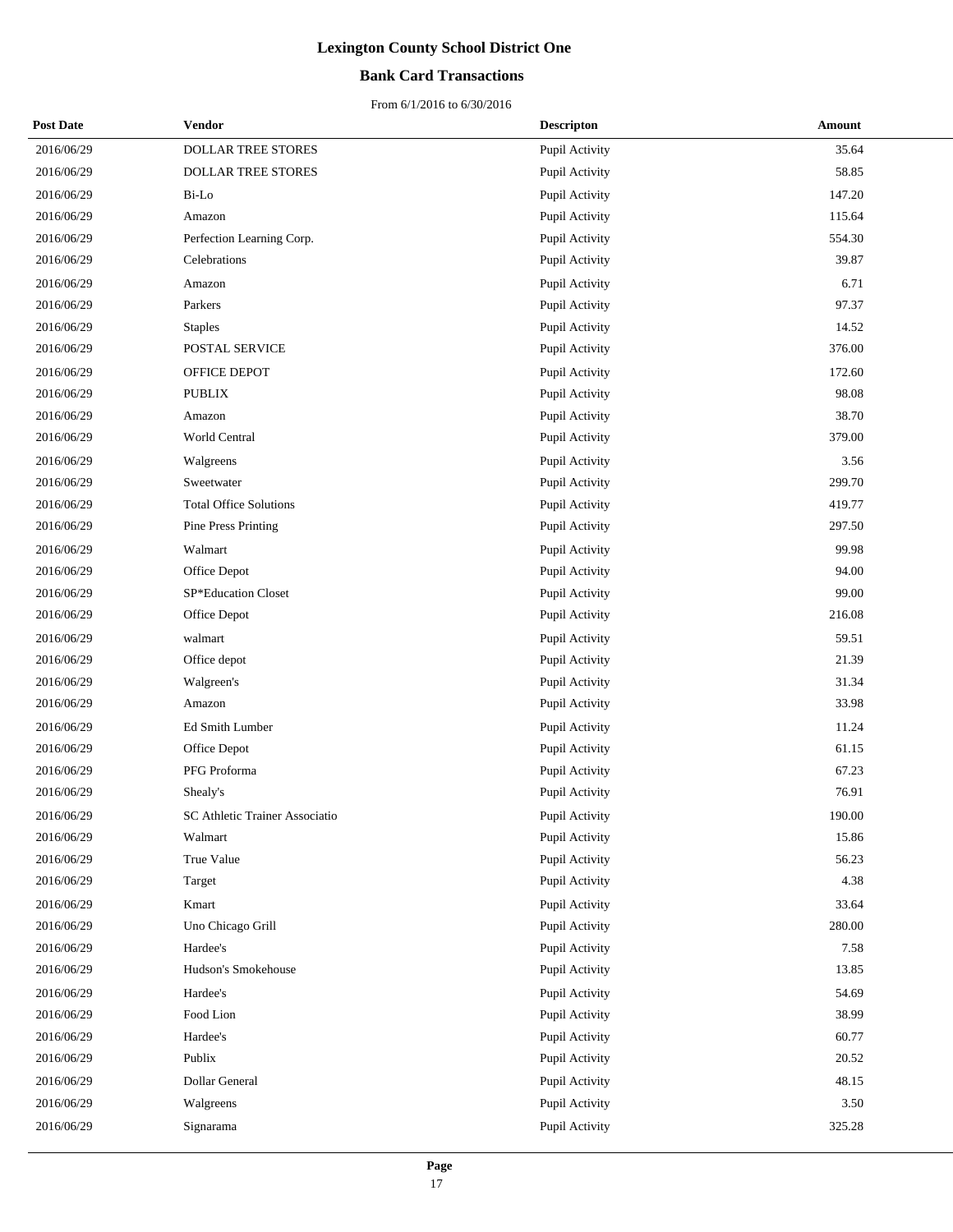### **Bank Card Transactions**

| <b>Post Date</b> | Vendor                         | <b>Descripton</b>          | <b>Amount</b> |
|------------------|--------------------------------|----------------------------|---------------|
| 2016/06/29       | Hampton Inn                    | Pupil Activity             | 201.36        |
| 2016/06/29       | Hampton Inn                    | Pupil Activity             | 201.36        |
| 2016/06/29       | Hampton Inn                    | Pupil Activity             | 242.32        |
| 2016/06/29       | <b>Legends Resort</b>          | Pupil Activity             | 352.98        |
| 2016/06/29       | Coastal Carolina University Ha | Pupil Activity             | 100.00        |
| 2016/06/29       | Lexington High                 | Pupil Activity             | 208.00        |
| 2016/06/29       | Carrabba's Restaurant          | Pupil Activity             | 352.22        |
| 2016/06/29       | Carrabba's Restaurant          | Pupil Activity             | 352.22        |
| 2016/06/29       | Carrabba's Restaurant          | Pupil Activity             | $-352.22$     |
| 2016/06/29       | Walmart                        | Pupil Activity             | 88.91         |
| 2016/06/29       | Print Gear                     | Pupil Activity             | 121.48        |
| 2016/06/29       | Print Gear                     | Pupil Activity             | 88.99         |
| 2016/06/29       | Print Gear                     | Pupil Activity             | 92.69         |
| 2016/06/29       | D&W Sportswear                 | Pupil Activity             | 112.30        |
| 2016/06/29       | D&W Sportswear                 | Pupil Activity             | 85.70         |
| 2016/06/29       | Walmart                        | Pupil Activity             | 9.12          |
| 2016/06/29       | Walmart                        | Pupil Activity             | 141.49        |
| 2016/06/30       | Sam's Club                     | Supplies                   | 163.17        |
| 2016/06/30       | <b>CVS</b>                     | Other Objects              | 14.85         |
| 2016/06/30       | Sams Club                      | Other Objects              | 256.49        |
| 2016/06/30       | <b>CVS</b>                     | Other Objects              | 14.85         |
| 2016/06/30       | Sams Club                      | Other Objects              | 95.68         |
| 2016/06/30       | Chick Fil A                    | Other Objects              | 536.50        |
| 2016/06/30       | Wal Mart                       | Supplies                   | 34.96         |
| 2016/06/30       | AP Book Store                  | <b>Technology Supplies</b> | 35.00         |
| 2016/06/30       | The UPS Store                  | Supplies                   | 17.50         |
| 2016/06/30       | <b>Stamps</b>                  | Supplies                   | 533.00        |
| 2016/06/30       | True Value                     | Supplies                   | 34.94         |
| 2016/06/30       | Wal-Mart                       | Supplies                   | 20.06         |
| 2016/06/30       | Lowes                          | Supplies                   | 8.52          |
| 2016/06/30       | Outdoor prolink                | Supplies                   | 485.60        |
| 2016/06/30       | Lowes                          | Supplies                   | 52.17         |
| 2016/06/30       | Murphy Express                 | Supplies                   | 9.95          |
| 2016/06/30       | Amazon.com                     | Supplies                   | 153.56        |
| 2016/06/30       | <b>JW</b> Pepper               | Supplies                   | 158.64        |
| 2016/06/30       | Lowe's                         | Supplies                   | 62.61         |
| 2016/06/30       | <b>Musician Supply</b>         | Supplies                   | 234.33        |
| 2016/06/30       | TeachersPayTeachers            | Supplies                   | 143.10        |
| 2016/06/30       | JW Pepper                      | Supplies                   | 93.49         |
| 2016/06/30       | Shar Music                     | Supplies                   | 214.06        |
| 2016/06/30       | Amazon.com                     | Library Books              | 28.72         |
| 2016/06/30       | Amazon.com                     | <b>Library Books</b>       | 49.11         |
| 2016/06/30       | Event Brite                    | Travel                     | 375.00        |
| 2016/06/30       | Event Brite                    | Travel                     | 375.00        |
| 2016/06/30       | Event Brite                    | Travel                     | 375.00        |
|                  |                                |                            |               |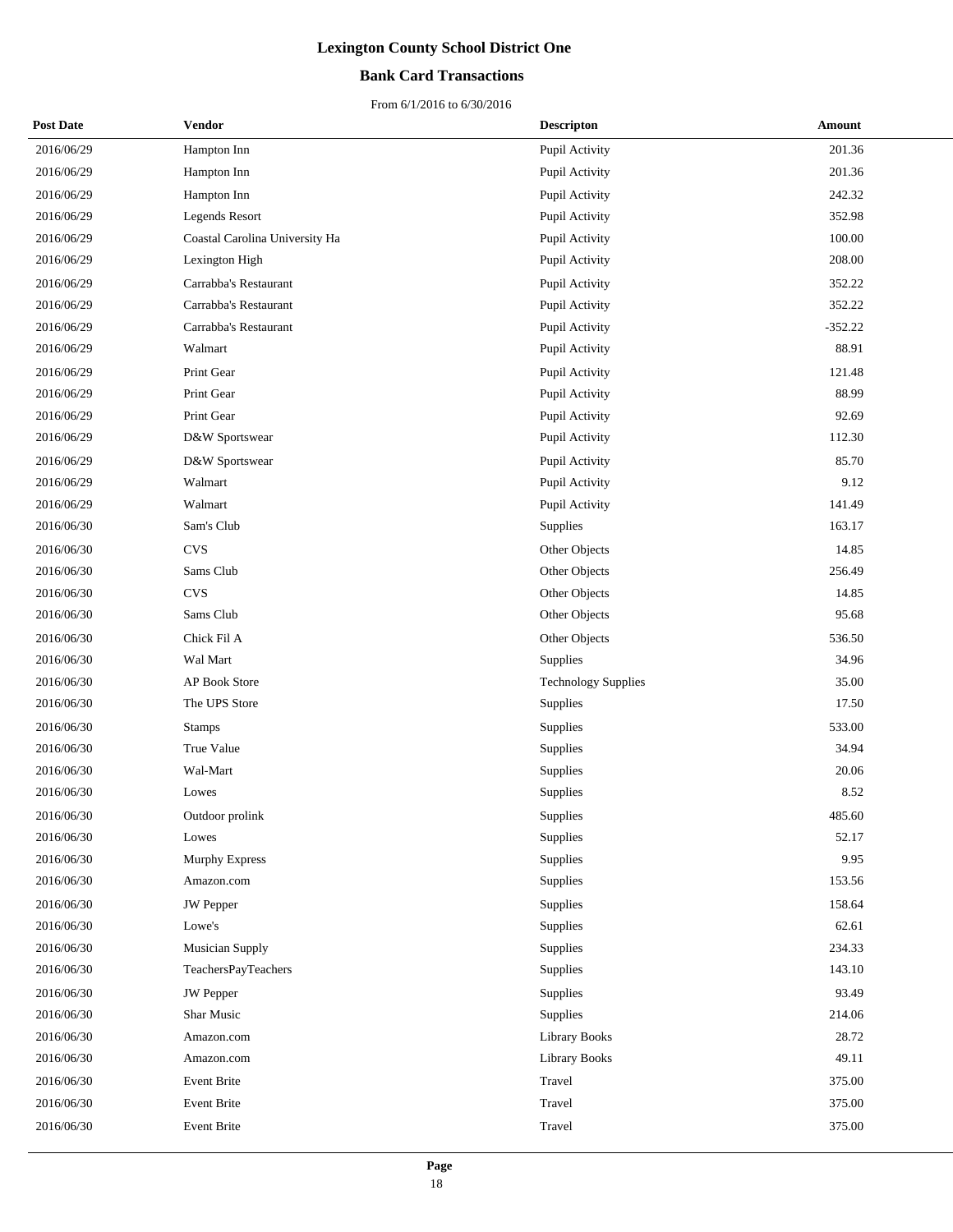### **Bank Card Transactions**

| <b>Post Date</b> | <b>Vendor</b>                         | <b>Descripton</b>         | <b>Amount</b> |
|------------------|---------------------------------------|---------------------------|---------------|
| 2016/06/30       | <b>Embassy Suites</b>                 | Travel                    | 358.57        |
| 2016/06/30       | <b>Intercontinental Chicago Hotel</b> | Travel                    | 1,109.45      |
| 2016/06/30       | Event Brite                           | Travel                    | 375.00        |
| 2016/06/30       | <b>Event Brite</b>                    | Travel                    | 375.00        |
| 2016/06/30       | Intercontinental Chicago Hotel        | Travel                    | 443.78        |
| 2016/06/30       | <b>Embassy Suites Charleston</b>      | Travel                    | 717.14        |
| 2016/06/30       | Credit Voucher                        | Supplies                  | $-99.00$      |
| 2016/06/30       | Smarty Had a Party                    | Supplies                  | 55.74         |
| 2016/06/30       | Amazon                                | Supplies                  | 575.79        |
| 2016/06/30       | Amazon                                | Supplies                  | 440.31        |
| 2016/06/30       | Parkers of Lexington                  | Supplies                  | 250.92        |
| 2016/06/30       | Office Depot                          | Supplies                  | 502.30        |
| 2016/06/30       | Bi Lo                                 | Supplies                  | 34.73         |
| 2016/06/30       | Franklin Covey Seminar                | Supplies                  | 1,193.08      |
| 2016/06/30       | Carolina Pottery                      | Supplies                  | 149.59        |
| 2016/06/30       | Walmart                               | Supplies                  | 35.91         |
| 2016/06/30       | Marco's Pizza                         | Other Objects             | 338.72        |
| 2016/06/30       | Finance charges                       | Other Objects             | 15.26         |
| 2016/06/30       | Bi Lo                                 | Other Objects             | 7.58          |
| 2016/06/30       | finance charge                        | Other Objects             | 15.49         |
| 2016/06/30       | Bi Lo                                 | Other Objects             | 90.12         |
| 2016/06/30       | Subway                                | Other Objects             | 513.60        |
| 2016/06/30       | SASBO 304-2580035 WV                  | Travel                    | 49.00         |
| 2016/06/30       | SASBO 304-2580035 WV                  | Travel                    | 49.00         |
| 2016/06/30       | Quick Serve                           | Supplies                  | 21.39         |
| 2016/06/30       | Lowe's                                | Supplies                  | 43.16         |
| 2016/06/30       | Shell Oil                             | Supplies                  | 41.62         |
| 2016/06/30       | Lowes                                 | Supplies                  | 55.72         |
| 2016/06/30       | Lowes                                 | Supplies                  | 275.53        |
| 2016/06/30       | Pitt Stop                             | Supplies                  | 55.57         |
| 2016/06/30       | Murphy Express                        | Supplies                  | 20.00         |
| 2016/06/30       | Lowe's                                | Supplies                  | 47.38         |
| 2016/06/30       | Murphy Express                        | Supplies                  | 19.90         |
| 2016/06/30       | Hilton Head Myrtle Beach              | Travel                    | 354.09        |
| 2016/06/30       | VA Department of State                | Travel                    | 20.00         |
| 2016/06/30       | 45 SLED Background Checks             | Other Prof & Tech Service | 1,170.00      |
| 2016/06/30       | TBI                                   | Other Prof & Tech Service | 29.00         |
| 2016/06/30       | <b>GTA</b>                            | Other Prof & Tech Service | 15.00         |
| 2016/06/30       | Florida Criminal Background           | Other Prof & Tech Service | 24.00         |
| 2016/06/30       | ISP Indiana Background                | Other Prof & Tech Service | 16.32         |
| 2016/06/30       | New York Background Check             | Other Prof & Tech Service | 68.00         |
| 2016/06/30       | Webstaurant                           | Supplies                  | 74.75         |
| 2016/06/30       | Amazon                                | Supplies                  | 151.92        |
| 2016/06/30       | Target                                | Supplies                  | 142.92        |
| 2016/06/30       | Party City Supplies                   | Supplies                  | 58.37         |
|                  |                                       |                           |               |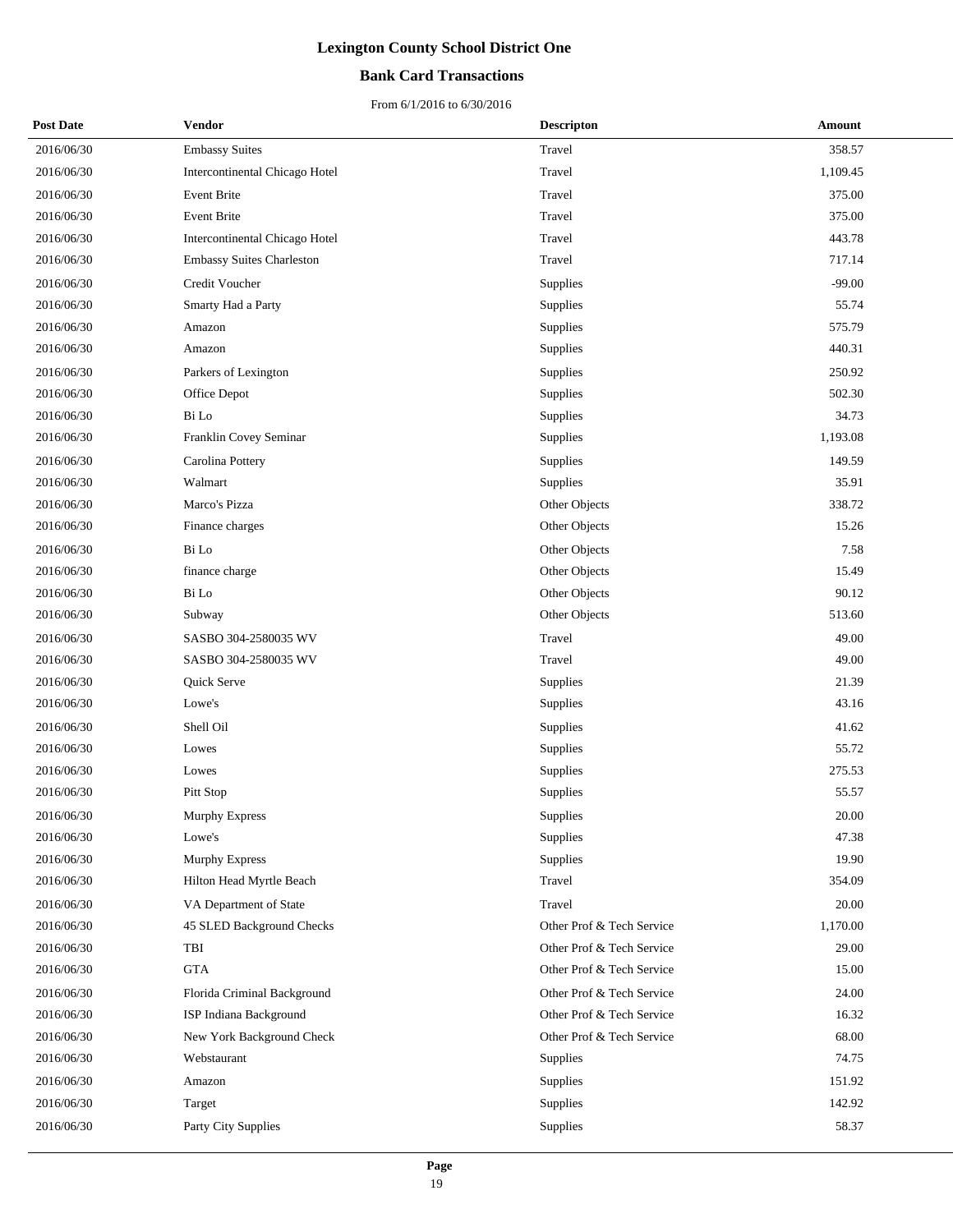### **Bank Card Transactions**

| <b>Post Date</b> | <b>Vendor</b>              | <b>Descripton</b>          | Amount |
|------------------|----------------------------|----------------------------|--------|
| 2016/06/30       | Dollar General             | Supplies                   | 28.09  |
| 2016/06/30       | Office Depot               | Supplies                   | 30.38  |
| 2016/06/30       | Walmart                    | Supplies                   | 35.98  |
| 2016/06/30       | Lexington Florist          | Supplies                   | 72.76  |
| 2016/06/30       | Walmart                    | Supplies                   | 170.62 |
| 2016/06/30       | Office Depot               | Supplies                   | 42.74  |
| 2016/06/30       | Paypal Winthrop            | Supplies                   | 750.00 |
| 2016/06/30       | Walmart--NEO Supplies      | Supplies                   | 47.79  |
| 2016/06/30       | Publix                     | Supplies                   | 239.65 |
| 2016/06/30       | Dell.com                   | Supplies                   | 196.87 |
| 2016/06/30       | <b>BP</b> Zoomz            | Supplies                   | 4.87   |
| 2016/06/30       | Adobe Acrobat DC           | <b>Technology Supplies</b> | 14.99  |
| 2016/06/30       | Fatz                       | Other Objects              | 74.86  |
| 2016/06/30       | Sam's Club                 | Other Objects              | 93.95  |
| 2016/06/30       | Apple Store                | Supplies                   | 52.09  |
| 2016/06/30       | <b>Best Buy</b>            | Supplies                   | 70.59  |
| 2016/06/30       | Office Depot               | Supplies                   | 132.62 |
| 2016/06/30       | NAEYC                      | Dues and Fees              | 105.00 |
| 2016/06/30       | Papa Johns                 | Other Objects              | 72.86  |
| 2016/06/30       | Delta                      | Travel                     | 544.20 |
| 2016/06/30       | Delta                      | Travel                     | 544.20 |
| 2016/06/30       | Delta                      | Travel                     | 62.58  |
| 2016/06/30       | Wal-Mart                   | Supplies                   | 71.49  |
| 2016/06/30       | Office Depot               | Supplies                   | 21.39  |
| 2016/06/30       | Wal-Mart                   | Supplies                   | 19.82  |
| 2016/06/30       | Office Depot               | Supplies                   | 85.59  |
| 2016/06/30       | Office depot               | Supplies                   | 156.20 |
| 2016/06/30       | Office Depot               | Supplies                   | 8.34   |
| 2016/06/30       | Office Depot               | Supplies                   | 40.96  |
| 2016/06/30       | Office depot               | Supplies                   | 130.32 |
| 2016/06/30       | Office depot               | Supplies                   | 156.20 |
| 2016/06/30       | Paypal                     | Supplies                   | 553.90 |
| 2016/06/30       | Amazon                     | Supplies                   | 33.66  |
| 2016/06/30       | Amazon                     | Supplies                   | 23.99  |
| 2016/06/30       | Amazon                     | Supplies                   | 48.12  |
| 2016/06/30       | Office Depot               | Supplies                   | 128.36 |
| 2016/06/30       | Walmart                    | Supplies                   | 317.90 |
| 2016/06/30       | Walmart                    | Supplies                   | 77.35  |
| 2016/06/30       | Sams Club                  | Supplies                   | 71.81  |
| 2016/06/30       | Walmart                    | Supplies                   | 74.04  |
| 2016/06/30       | <b>Epting Distributors</b> | Supplies                   | 2.81   |
| 2016/06/30       | Lowe's                     | Supplies                   | 9.13   |
| 2016/06/30       | <b>CVS Pharmacy</b>        | Supplies                   | 16.57  |
| 2016/06/30       | Publix                     | Other Objects              | 229.66 |
| 2016/06/30       | Pro Kitchen Online         | Supplies                   | 28.96  |
|                  |                            |                            |        |